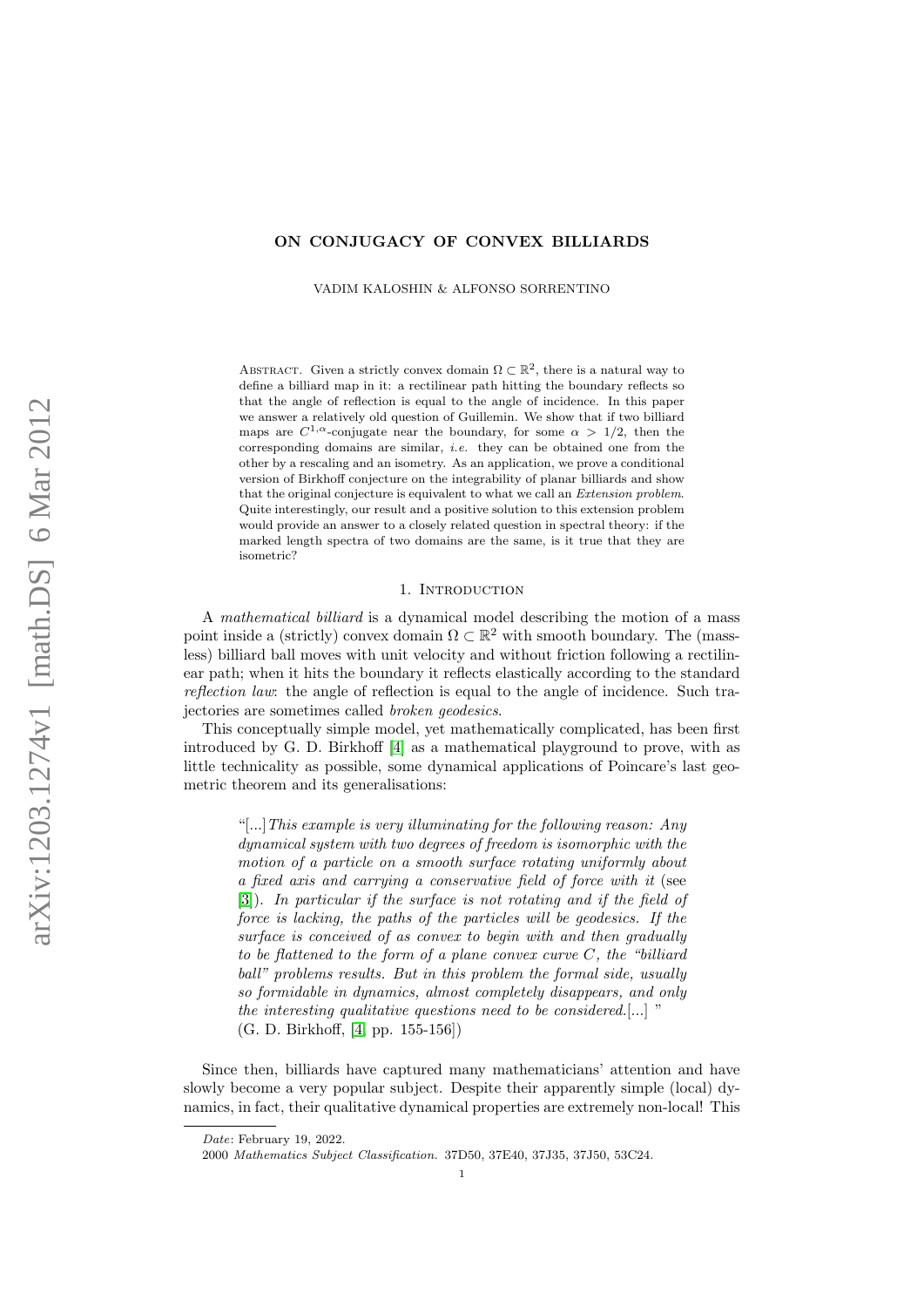global influence on the dynamics translates into several intriguing rigidity phenomena, which are at the basis of many unanswered questions and conjectures.

1.1. Conjugate billiard maps. The starting point of this work is the following question attributed to Victor Guillemin:

<span id="page-1-1"></span>Question 1. Let f and g be smooth Birkhoff billiard maps corresponding to two strictly convex domains  $\Omega_f$  and  $\Omega_g$ . Assume that f and g are conjugate, i.e there exists h such that  $f = h^{-1} \circ g \circ h$ . What can we say about the two domains  $\Omega_f$  and  $\Omega_q$ ? Are they "similar", that is, have they the same shape?

To our knowledge the only known answer to this question is in the case of circular billiards. A billiard map in a disc  $\mathcal{D}$ , in fact, enjoys the peculiar property of having the phase space completely foliated by homotopically non-trivial invariant curves. It is an example of so-called integrable billiards. In terms of the geometry of the billiard domain  $D$ , this reflects the existence of a smooth foliation by (smooth and  $convex) caustics, i.e.$  (smooth and convex) curves with the property that if a trajectory is tangent to one of them, then it will remain tangent after each reflection. It is easy to check that in the circular billiard case this family consists of concentric circles (figure [1\)](#page-1-0). See for instance [\[14,](#page-22-2) Chapter 2].



<span id="page-1-0"></span>Figure 1.

In [\[2\]](#page-22-3), Misha Bialy proved the following beautiful result:

**Theorem (Bialy).** If the phase space of the billiard ball map is foliated by continuous invariant curves which are not null-homotopic, then it is a circular billiard.

Since having such a foliation is invariant under conjugacy, then Question [1](#page-1-1) has an affirmative answer if one of the two domains is a circle.

In this article we want to deal with a much weaker assumption:

<span id="page-1-2"></span>Question 2. What happens if we assume that the two billiard maps are conjugate only in a neighborhood of the boundary?

Our interest in this variant of Question [1](#page-1-1) comes from the following observation. Circular billiards are not the only examples of integrable billiards. Although there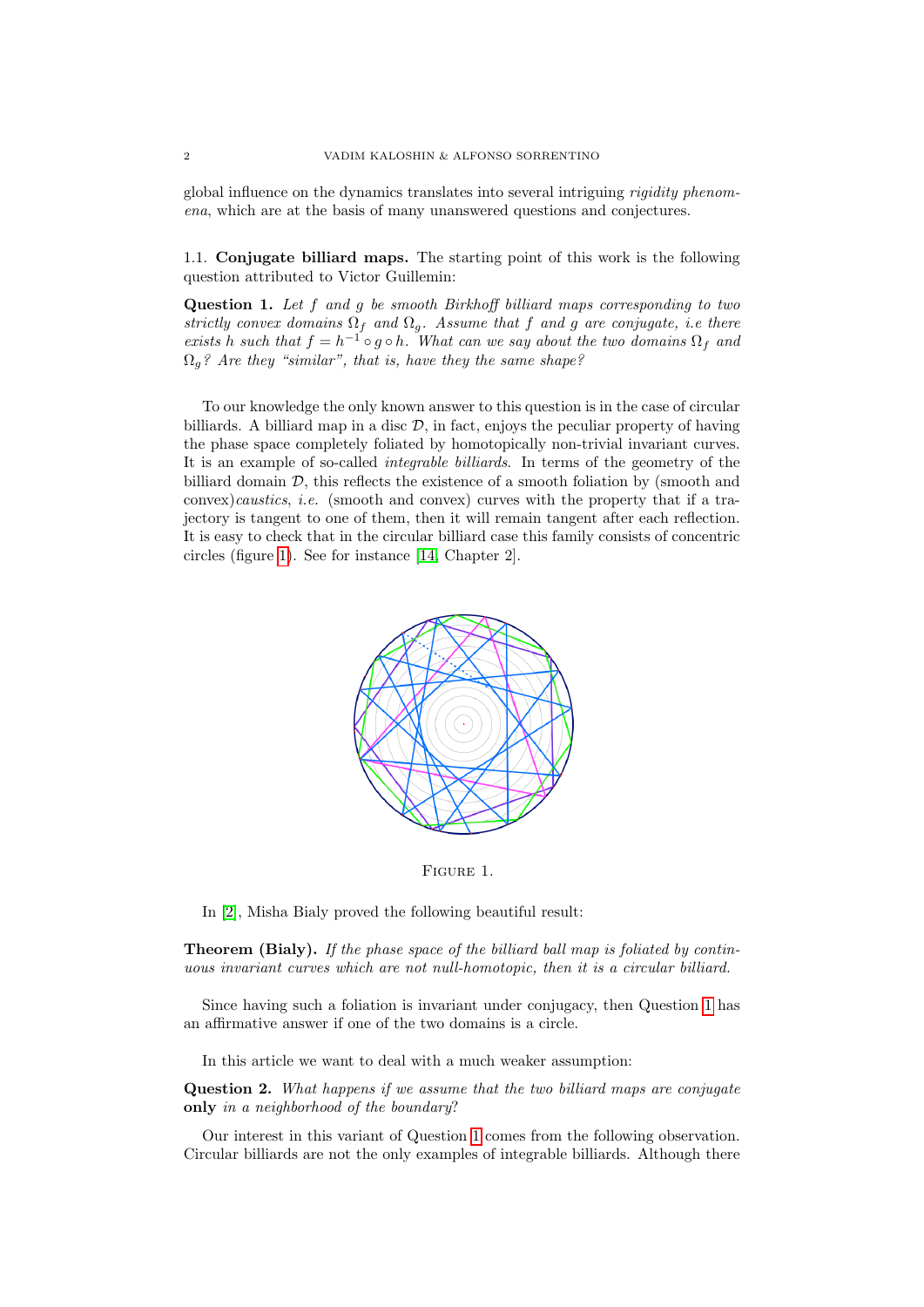is no commonly agreed definition, this can be understood either as the existence of an integral of motion or as the presence of a (smooth) family of caustics that foliate a neighborhood of the boundary (the equivalence of this two notions is an interesting problem itself). Billiards in ellipses, therefore, are also integrable. Yet, the dynamical picture is very distinct from the circular case: as it is showed in figure [2,](#page-2-0) each trajectory which does not pass through a focal point, is always tangent to precisely one confocal conic section, either a confocal ellipse or the two branches of a confocal hyperbola (see for example [\[14,](#page-22-2) Chapter 4]). Thus, the confocal ellipses inside an elliptical billiards are convex caustics, but they do not foliate the whole domain: the segment between the two foci is left out.

Hence, while it is clear from Bialy's result that a global conjugacy between the billiard maps in a non-circular ellipse and a circle cannot exist, it is everything but obvious whether a local conjugacy near the boundary exists or does not. See also Section [1.2.](#page-3-0)



<span id="page-2-0"></span>Figure 2.

In this article we prove the following result.

Main Theorem (Theorem [1\)](#page-8-0). Let  $f$  and  $g$  be billiard maps corresponding, respectively, to strictly convex  $C^r$  planar domains  $\Omega_f$  and  $\Omega_g$ , with  $r \geq 4$ . Suppose that h is a  $C^{1,\alpha}$  conjugacy near the boundary with  $\alpha > 1/2$ , i.e. there exists  $\delta > 0$ such that  $f = h^{-1}gh$  for any  $s \in \partial \Omega_f$  and  $0 \leq \varphi \leq \delta$ . Then the two domains are similar, that is they are the same up to a rescaling and an isometry.

<span id="page-2-1"></span>Remark 1. This provides an answer to Questions [1](#page-1-1) and [2,](#page-1-2) under very mild smoothness assumptions on the conjugacy  $h$ . Furthermore, as we discuss in Appendix A. it is sufficient to have a  $C^{1,\alpha}$  conjugacy h only on an invariant Cantor set which includes the boundary. This invariant Cantor set, for instance, could consist of invariant curves (caustics) accumulating to the boundary. In the case of smooth strictly convex billiards, the existence of such invariant curves follows from a famous result of Lazutkin [\[10\]](#page-22-4) (see also [\[9\]](#page-22-5)).

Observe that if we assumed  $h$  to be only continuous, then the answer to the above questions would be negative. In fact, as pointed out to us by John Mather, billiards in ellipses of different eccentricities cannot be globally  $C^0$ -conjugate, due to dynamics at the elliptic periodic points. This provides a negative answer to Question [1.](#page-1-1) As for Question [2,](#page-1-2) we can prove the following: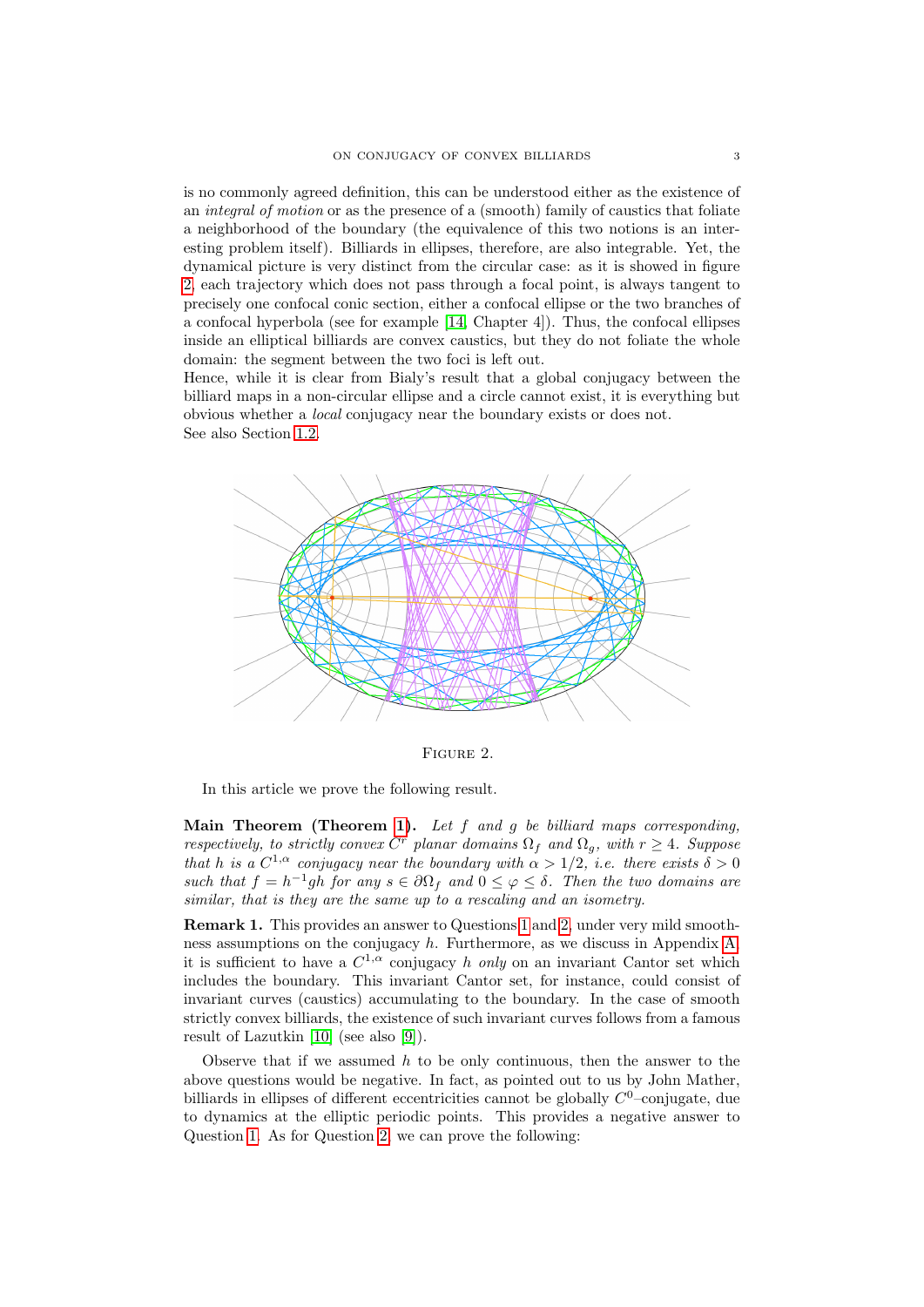**Proposition [2](#page-14-0)** Let  $\Omega_f = \mathbb{S}^1$  be the circle and  $\Omega_g$  be an ellipse of non-zero eccentricity. Then near the boundary their billiard maps are  $C^0$ -conjugate.

Similary, if  $\Omega_f$  and  $\Omega_g$  are ellipses of different eccentricities, then their billiard maps are  $C^0$ -conjugate near the boundary.

<span id="page-3-0"></span>1.2. Birkhoff conjecture. Let us now discuss the implications of our result to a famous conjecture attributed to Birkhoff. Birkhoff conjecture states that amongst all convex billiards, the only integrable ones are the ones in ellipses (a circle is a distinct special case).

Despite its long history and the amount of attention that this conjecture has captured, it still remains essentially open. As far as our understanding of integrable billiards is concerned, the two most important related results are the above– mentioned theorem by Bialy [\[2\]](#page-22-3) and a theorem by Mather [\[11\]](#page-22-6) which proves the non-existence of caustics if the curvature of the boundary vanishes at one point. This latter justifies the restriction of our attention to strictly convex domains.

The main result in this paper implies the following Conditional Birkhoff conjecture:

Corollary (Conditional Birkhoff conjecture). Let  $\alpha > 1/2$ . If an integrable billiard is  $C^{1,\alpha}$ -conjugate to an ellipse (resp. a circle) in a neighborhood of the boundary, then it is an ellipse (resp. a circle).

In the light of Remark [1](#page-2-1) (see also Corollary [3\)](#page-15-1), it would suffice to have such a conjugacy only on a Cantor set of caustics which includes the boundary. Observe that it follows from Lazutkin's result [\[10\]](#page-22-4) (see also [\[9\]](#page-22-5)) that such a conjugacy always exists on a Cantor set of caustics that accumulates on the boundary, but does not include it (see Theorem [2\)](#page-15-2).

The problem becomes understanding when this conjugacy can be extended up to the boundary and what is its smoothness (in Whitney's sense). We state the following conjecture.

<span id="page-3-1"></span>Conjecture 1. Let  $\Omega$  be a smooth integrable billiard domain and let  $\mathcal E$  be an ellipse with the same perimeter and the same Lazutkin perimeter (see Section [2\)](#page-5-0). Then, the above-mentioned conjugacy can be smoothly extended (in Whitney's sense) up to the boundary.

This conjecture is closely related to the Extension problem that we shall discuss more thoroughly in Appendix [A.](#page-15-0)

An interesting remark is the following.

Corollary 1. Birkhoff Conjecture is true if and only if Conjecture [1](#page-3-1) is true.

**Proof.** ( $\implies$ ) It follows from Birkhoff's conjecture that  $\Omega = \mathcal{E}$ , for some ellipse  $\mathcal{E}$ . Of course E will have the same perimeter and Lazutkin perimeter as Ω. Therefore it is sufficient to consider the identity map as a possible conjugacy.

 $(\Leftarrow)$  If Conjecture [1](#page-3-1) is true, then we can apply our Conditional version of Birkhoff conjecture (and Corollary [3\)](#page-15-1) to deduce that  $\Omega$  is an ellipse.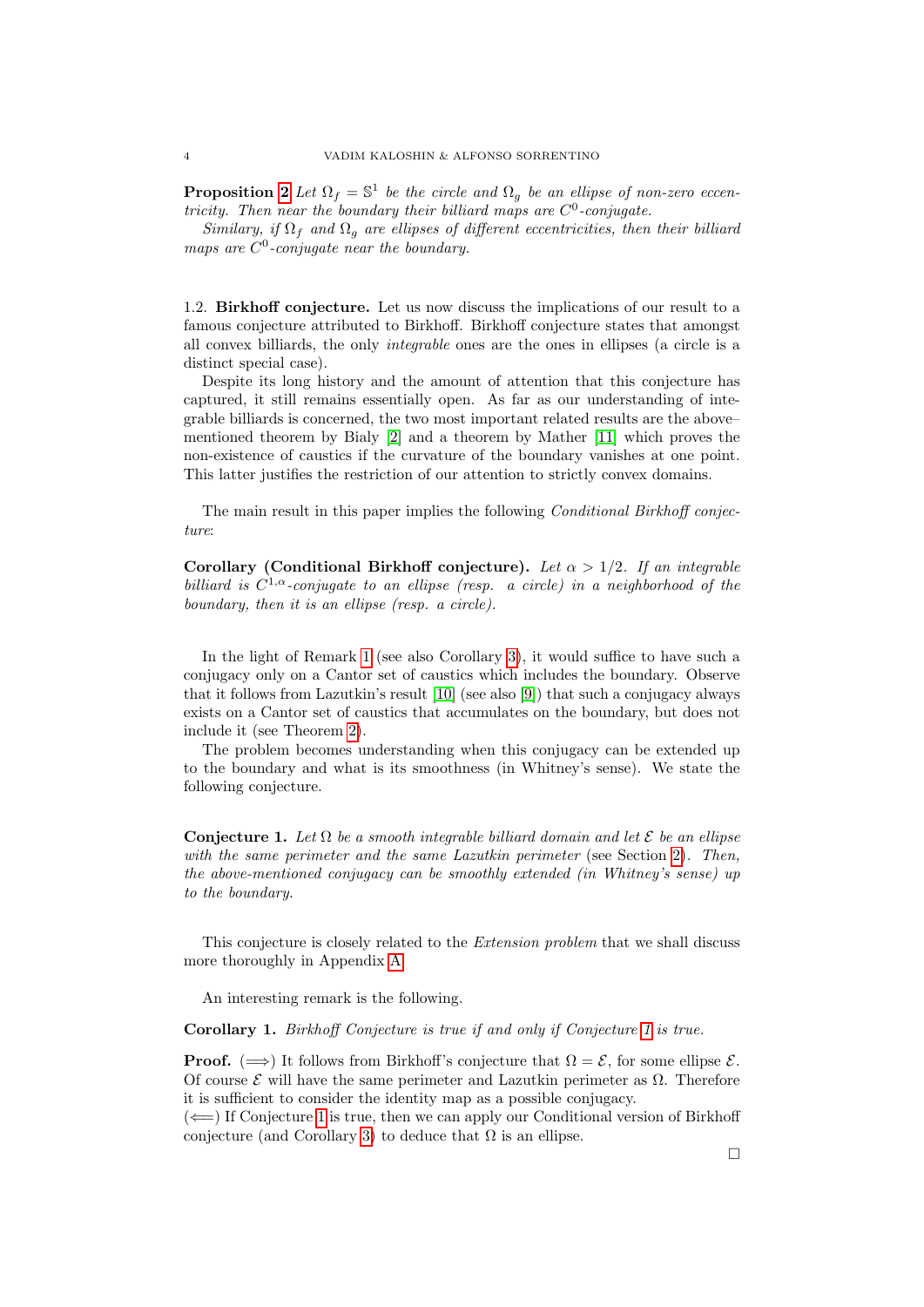<span id="page-4-0"></span>1.3. Length spectrum. Finally, we would like to describe how our result is related to a classical spectral problem: Can one hear the shape of a drum?, as formulated in a very suggestive way by M. Kac [\[7\]](#page-22-7). In the context of billiards (which can be considered as limit geodesic flow), this question becomes: what information on the geometry of the billiard domain are encoded in the length spectrum of its closed orbits?

Let us recall some basic definitions. The rotation number of a periodic billiard trajectory (respectively, a closed broken geodesic) is a rational number

$$
\frac{p}{q} = \frac{\text{winding number}}{\text{number of reflections}} \in (0, \frac{1}{2}],
$$

where the winding number  $p > 1$  is defined as follows (see Section [2](#page-5-0) for a more precise definition). Fix the positive orientation of  $\partial\Omega$  and pick any reflection point of the closed geodesic on  $\partial\Omega$ ; then follow the trajectory and count how many times it goes around  $\partial\Omega$  in the positive direction until it comes back to the starting point. Notice that inverting the direction of motion for every periodic billiard trajectory of rotation number  $p/q \in (0, 1/2]$ , we obtain an orbit of rotation number  $(q-p)/q \in [1/2, 1).$ 

In [\[4\]](#page-22-0), Birkhoff proved that for every  $p/q \in (0, 1/2]$  in lowest terms, there are at least two closed geodesics of rotation number  $p/q$ : one maximizing the total length and the other obtained by min-max methods (see also [\[13,](#page-22-8) Theorem 1.2.4]).

The *length spectrum* of  $\Omega$  is defined as the set

 $\mathcal{L}_{\Omega} := \mathbb{N} \{ \text{ lengths of closed geodesics in } \Omega \} \cup \mathbb{N} \ell(\partial \Omega),$ 

where  $\ell(\partial\Omega)$  denotes the length of the boundary.

One can refine this set of information in a more useful way. For each rotation number  $p/q$  in lowest terms, let us consider the maximal length of closed geodesics having rotation number  $p/q$  and "label" it using the rotation number. This map is called the marked length spectrum of  $\Omega$ :

$$
\mathcal{ML}_{\Omega}: \mathbb{Q} \cap \left(0, \frac{1}{2}\right] \longrightarrow \mathbb{R}_{+}
$$

This map is closely related to Mather's minimal average action (or  $\beta$ -function). See Appendix [A.2.](#page-16-0)

One can ask the following questions, which are related to a well-known conjecture by Guillemin and Melrose.

<span id="page-4-1"></span>Question 3. Let  $\Omega$  and  $\Omega'$  be two strictly convex  $C^6$  domains with the same length spectra  $ML_{\Omega}$  and  $ML_{\Omega'}$ . Are the two domains  $\Omega$  and  $\Omega'$  isometric?

The same question might be asked for marked length spectrum.

As we will discuss in Appendix [A,](#page-15-0) It follows from our main result and Corollary [3](#page-15-1) that a positive answer to this question for strictly convex domains relies on a solution to an extension problem, similar to the one stated in Conjecture [1.](#page-3-1) See Appendix [A](#page-15-0) for more details.

Remark 2. A remarkable relation exists between the length spectrum of a billiard in a convex domain  $\Omega$  and the spectrum of the Laplace operator in  $\Omega$  with Dirichlet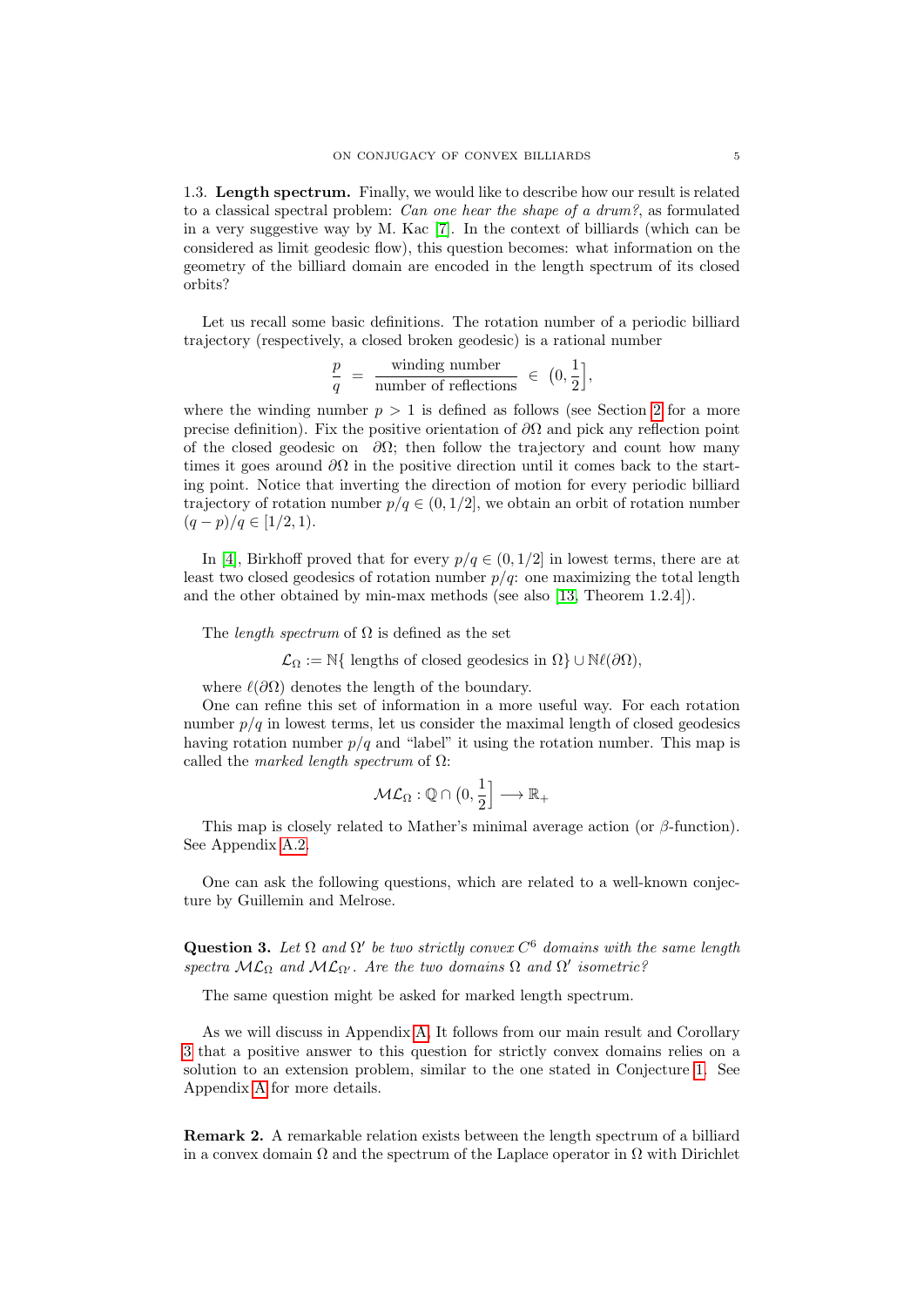boundary condition:

$$
\begin{cases} \Delta f = \lambda f & \text{in } \Omega \\ f|_{\partial \Omega} = 0. \end{cases}
$$

From the physical point of view, the eigenvalues  $\lambda$  are the eigenfrequencies of the membrane  $\Omega$  with a fixed boundary. Denote by  $\Delta_{\Omega}$  the Laplace spectrum of eigenvalues solving this problem. The famous question of M. Kac in its original version asks if one can recover the domain from the Laplace spectrum. For general manifolds there are counterexamples (see [\[5\]](#page-22-9)).

K. Anderson and R. Melrose [\[1\]](#page-22-10) proved the following relation between the Laplace spectrum and the length spectrum:

### Theorem (Anderson-Melrose). The sum

$$
\sum_{\lambda_i\in spec \Delta } cos(t\sqrt{-\lambda_i})
$$

is a well-defined generalized function (distribution) of t, smooth away from the length spectrum. That is, if  $l > 0$  belongs to the singular support of this distribution, then there exists either a closed billiard trajectory of length l, or a closed geodesic of length l in the boundary of the billiard table.

1.4. Outline of the article. The article is organized as follows. In Section [2](#page-5-0) we discuss some properties of the billiard map and describe its Taylor expansion near the boundary. The proof of this result will be postponed to Appendix [B.](#page-17-0) In Section [3](#page-8-1) we prove the main results stated in the Introduction. In Appendix [A](#page-15-0) we discuss a version of Lazutkin's famous result on the existence of smooth caustics which accumulate on the boundary. This will allow us to state an "Extension problem", whose conjecturally positive solution is related to Birkhoff conjecture and Guillemin-Melrose's problem (see the above discussion in sections [1.2](#page-3-0) and [1.3\)](#page-4-0). Finally, in Appendix [C](#page-20-0) we prove some technical results on Lazutkin coordinates, that are used in the proof of the main results.

Acknowledgements. The authors thank John Mather for pointing out that billiards in ellipses of different eccentricities are not globally  $C^0$ -conjugate, due to dynamics at the elliptic periodic points. The authors express also gratitude to Peter Sarnak and Sergei Tabachnikov for several interesting remarks.

# 2. The billiard map

<span id="page-5-0"></span>In this section we would like to recall some properties of the billiard map. We refer to [\[13,](#page-22-8) [14\]](#page-22-2) for a more comprehensive introduction to the study of billiards.

Let  $\Omega$  be a strictly convex domain in  $\mathbb{R}^2$  with  $C^r$  boundary  $\partial\Omega$ , with  $r \geq 3$ . The phase space M of the billiard map consists of unit vectors  $(x, v)$  whose foot points x are on  $\partial\Omega$  and which have inward directions. The billiard ball map  $f : M \longrightarrow M$ takes  $(x, v)$  to  $(x', v')$ , where x' represents the point where the trajectory starting at x with velocity v hits the boundary  $\partial\Omega$  again, and v' is the reflected velocity, according to the standard reflection law: angle of incidence is equal to the angle of reflection (figure [3\)](#page-6-0).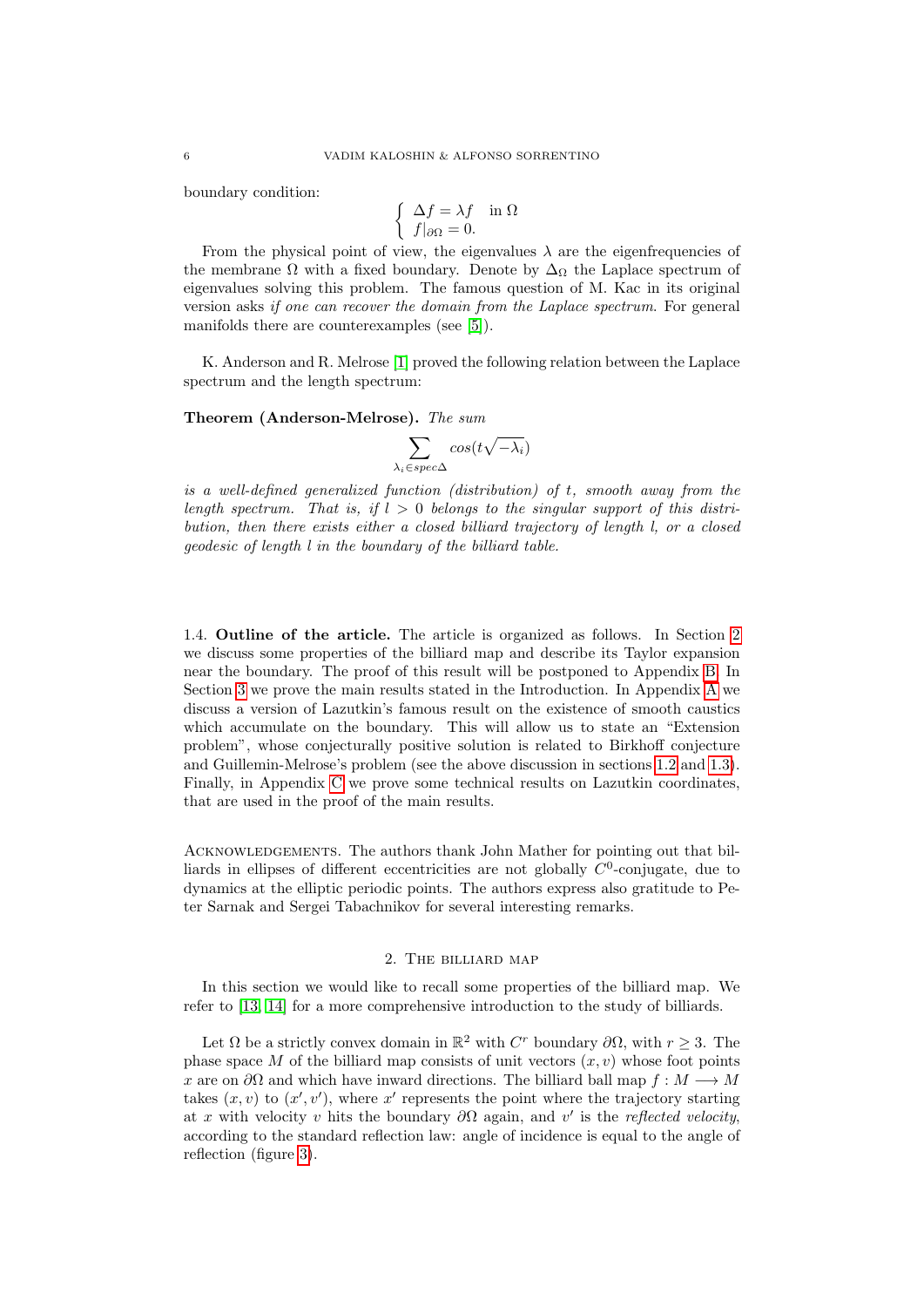

<span id="page-6-0"></span>

**Remark 3.** Observe that if  $\Omega$  is not convex, then the billiard map is not continuous. Moreover, as pointed out by Halpern [\[6\]](#page-22-11), if the boundary is not at least  $C^3$ , then the flow might not be complete.

Let us introduce coordinates on M. We suppose that  $\partial\Omega$  is parametrized by arclength s and let  $\gamma : [0, l] \longrightarrow \mathbb{R}^2$  denote such a parametrization, where  $l = l(\partial \Omega)$ denotes the length of  $\partial\Omega$ . Let  $\varphi$  be the angle between v and the positive tangent to  $\partial\Omega$  at x. Hence, M can be identified with the annulus  $\mathbb{A} = [0, l] \times (0, \pi)$  and the billiard map  $f$  can be described as

$$
f: [0, l] \times (0, \pi) \longrightarrow [0, l] \times (0, \pi)
$$

$$
(s, \varphi) \longmapsto (s', \varphi').
$$

In particular f can be extended to  $\bar{A} = [0, l] \times [0, \pi]$  by fixing  $f(s, 0) = f(s, \pi) = s$ for all s.

Let us denote by

$$
\ell(s, s') := \|\gamma(s) - \gamma(s')\|
$$

the Euclidean distance between two points on  $\partial\Omega$ . It is easy to prove that

(1) 
$$
\begin{cases} \frac{\partial \ell}{\partial s}(s, s') = -\cos \varphi \\ \frac{\partial \ell}{\partial s'}(s, s') = \cos \varphi' .\end{cases}
$$

Remark 4. If we lift everything to the universal cover and introduce new coordinates  $(\tilde{s}, r) = (s, \cos \varphi) \in \mathbb{R} \times (-1, 1)$ , then the billiard map is a twist map with  $\ell$ as generating function. See [\[13,](#page-22-8) [14\]](#page-22-2).

Particularly interesting billiard orbits are periodic orbits, i.e. billiard orbits  $X = \{x_k\}_{k\in\mathbb{Z}} := \{(s_k, \varphi_k)\}_{k\in\mathbb{Z}}$  for which there exists an integer  $q \geq 2$  such that  $x_k = x_{k+q}$  for all  $k \in \mathbb{Z}$ . The minimal of such q's represents the *period* of the orbit. However periodic orbits with the same period may be of very different topological types. A useful topological invariant that allows us to distinguish amongst them is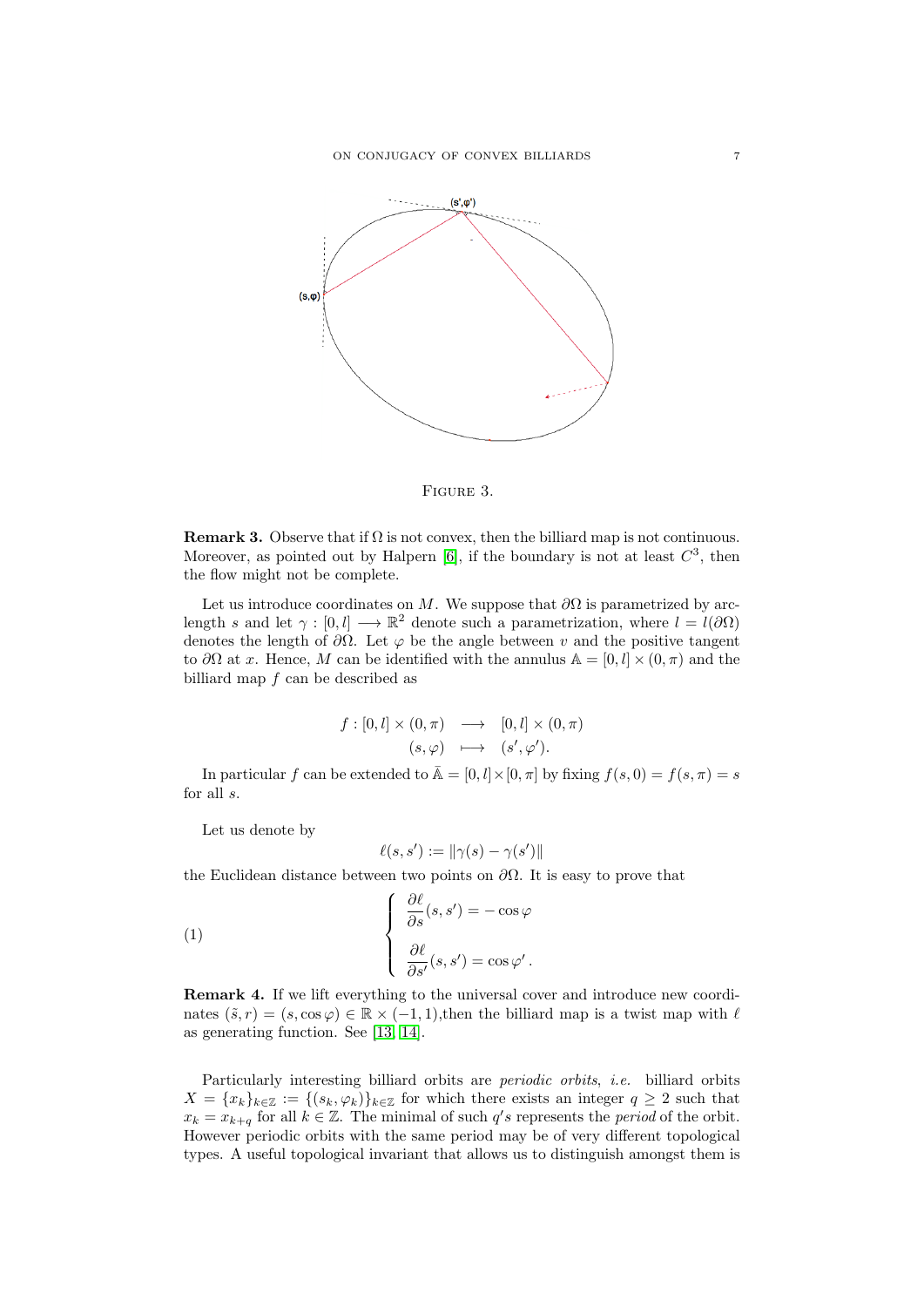the so-called *rotation number*, which can be easily defined as follows. Let  $X$  be a periodic orbit of period q and consider the corresponding q-tuple  $(s_1, \ldots, s_q) \in \mathbb{R}/\mathbb{Z}$ . For all  $1 \leq k \leq q$ , there exists  $\lambda_k \in (0, l)$  such that  $s_{k+1} = s_k + \lambda_k$  (using the periodicity,  $s_{q+1} = s_1$ ). Since the orbit is periodic, then  $\lambda_1 + \ldots + \lambda_k \in l\mathbb{Z}$  and takes value between l and  $(q-1)l$ . The integer  $p := \frac{\lambda_1 + \ldots + \lambda_k}{l}$  is called the *winding* number of the orbit. The rotation number of  $\overline{X}$  will then be the rational number  $\rho(X) := \frac{p}{q}$ . Observe that changing the orientation of the orbit replaces the rotation number  $\frac{p}{q}$  by  $\frac{q-p}{q}$ . Since we do not distinguish between two opposite orientations, we can assume that  $\rho(X) \in (0, \frac{1}{2}] \cap \mathbb{Q}$ .

In [\[4\]](#page-22-0), as an application of Poincare's last geometric theorem, Birkhoff proved the following result.

**Theorem [Birkhoff]** For every  $p/q \in (0, 1/2]$  in lowest terms, there are at least two geometrically distinct periodic billiard trajectories with rotation number  $p/q$ .

Another important aspect in the study of billiard maps is the role played by the curvature of the boundary in determining the local and global dynamics. The proof of our main results will strongly rely on the following formula for  $Df$ , which consists of a Taylor expansion of  $Df$  near the boundary (*i.e.* for small  $\varphi$ ) and provides an explicit description of the coeffiecients in terms of the curvature. We believe that this might well be of independent interest.

<span id="page-7-0"></span>**Proposition 1.** Let  $\Omega$  be a strictly convex domain with  $C^4$  boundary. Let  $\rho(s)$  be the curvature of the boundary at point  $\gamma(s)$ . Then, for small  $\varphi$ , the differential of the billiard map has the following form

$$
Df(s, \varphi) = L(s) + \varphi A(s) + O(\varphi^2)
$$

where

(2) 
$$
L(s) := \begin{pmatrix} 1 & \frac{2}{\rho(s)} \\ 0 & 1 \end{pmatrix}
$$

and

(3) 
$$
A(s) := \begin{pmatrix} -\frac{4}{3} \frac{\rho'(s)}{\rho^2(s)} & -\frac{8}{3} \frac{\rho'(s)}{\rho^3(s)} \\ -\frac{2}{3} \frac{\rho'(s)}{\rho(s)} & \frac{4}{3} \frac{\rho'(s)}{\rho^2(s)} \end{pmatrix}.
$$

We postpone the proof of this Proposition to Appendix [B.](#page-17-0)

Before concluding this section, we would like to recall another important result in the theory of billiards. In [\[10\]](#page-22-4) V. Lazutkin introduced a very special change of coordinates that reduces the billiard map f to a very simple form.

Let  $L_{\Omega} : [0, l] \times [0, \pi] \to \mathbb{T} \times [0, \delta]$  with small  $\delta > 0$  be given by

(4) 
$$
L_{\Omega}(s,\varphi) = \left(x = C_{\Omega}^{-1} \int_0^s \rho^{-2/3}(s)ds, \qquad y = 4C_{\Omega}^{-1} \rho^{1/3}(s) \sin \varphi/2\right),
$$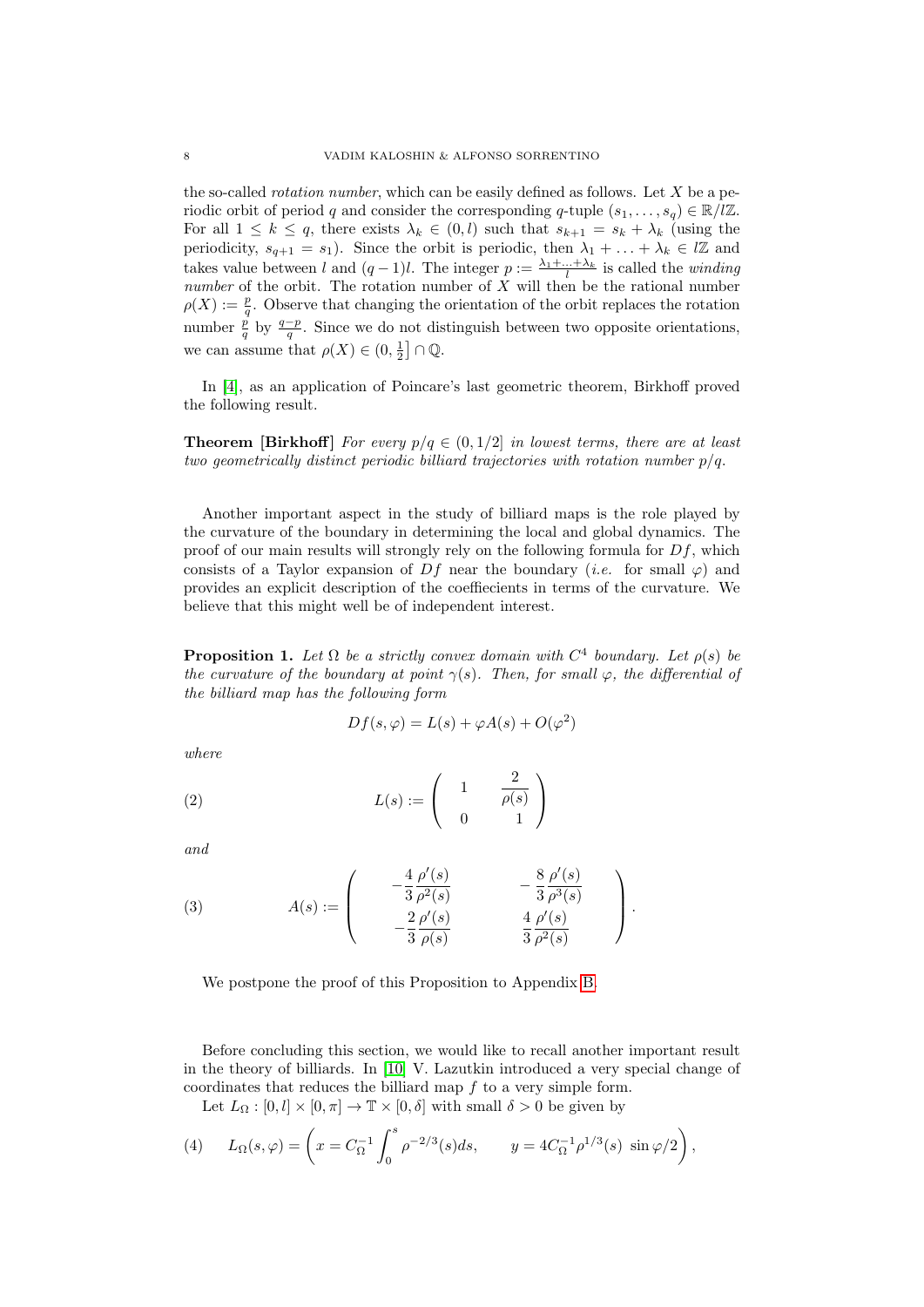where  $C_{\Omega} := \int_0^l \rho^{-2/3}(s)ds$  is sometimes called the Lazutkin perimeter (observe that it is chosen so that period of  $x$  is one).

In these new coordinates the billiard map becomes very simple (see [\[10\]](#page-22-4)):

(5) 
$$
f_L(x,y) = \left(x + y + O(y^3), y + O(y^4)\right)
$$

In particular, near the boundary  $\{\varphi = 0\} = \{y = 0\}$ , the billiard map  $f_L$  reduces to a small perturbation of the integrable map  $(x, y) \rightarrow (x + y, y)$ .

Remark 5. Using this result and KAM theorem, Lazutkin proved in [\[10\]](#page-22-4) that if  $\partial\Omega$  is sufficiently smooth (smoothness is determined by KAM theorem), then there exists a positive measure set of caustics, which accumulates on the boundary and on which the motion is smoothly conjugate to a rigid rotation. See Appendix [A.](#page-15-0)

### 3. Main results

<span id="page-8-1"></span>We now prove the main results of this paper.

<span id="page-8-0"></span>**Theorem 1.** Let  $\Omega_f$  and  $\Omega_g$  be two  $C^4$  smooth strictly convex domains and  $\alpha >$ 1/2. If  $\Omega_f$  and  $\Omega_g$  are not similar, then there cannot exist any  $C^{1,\alpha}$  conjugacy near the boundary.

If billiard maps f and g can be  $C^{1,\alpha}$  conjugate for some  $\alpha > 1/2$ , then  $\Omega_f$  and  $\Omega_q$  are similar.

**Corollary 2.** Let  $\Omega_f$  be the circle or an ellipse and  $\Omega_g$  be an ellipse of different eccentricity. Then near the boundary their billiard maps are not  $C^{1,\alpha}$ -conjugate for any  $\alpha > 1/2$ .

<span id="page-8-2"></span>Remark 6. We emphasize that the proof presented below works also in the following framework. Let  $\mathcal{C}_f$  and  $\mathcal{C}_g$  be two invariant Cantor sets consisting of families of invariant curves and the boundaries (see Theorem [2\)](#page-15-2). Assume there exists a  $C^{1,\alpha}$ conjugacy  $h : \mathcal{C}_f \to \mathcal{C}_q$ , where it is smoothness in the Cantor direction is understood in the sense of Whitney. The reader should have in mind both settings.

Outline of the proof. The main ideas behind the proof can be summarized as follows.

- STEP 1: We use the conjugacy  $f = h^{-1}gh$  to obtain equation [\(6\)](#page-9-0), which provides a relation between the differentials  $Df$ ,  $Dg$  and  $Dh$ .
- STEP 2: Using Proposition [1,](#page-7-0) we rewrite  $Df$ ,  $Dg$ ,  $Dh$  and  $Dh^{-1}$ , so to single out the terms of order  $O(1)$ ,  $O(\varphi)$  and  $o(\varphi)$ , as  $\varphi$  goes to zero.
- Step 3: Using the results of Step 2 and the conjugacy equation [\(6\)](#page-9-0) from Step 1, we obtain a more explicit matrix relation [\(9\)](#page-10-0) that will be the main object of our further investigation.
- STEP 4: We look at the  $O(1)$  terms in the relation of Step 3 and deduce that  $Dh(s, 0)$ is upper-triangular.
- Step 5: We look at the left lower entries in the relation from Step 3. It follows from Step 4 that there are no terms of  $O(1)$ . We study then terms of  $O(\varphi)$ . This is quite an involved part of the proof, that we split in several parts [\(10-14\)](#page-10-1). As a final result, we obtain relation [\(19\)](#page-12-0).
- STEP 6: The main part of this step is to prove that in relation [\(19\)](#page-12-0) from Step 5, there cannot be terms of  $O(\varphi)$ . This implies that the curvatures of the domains,  $\rho_f$  and  $\rho_q$ , must satisfy a functional equation [\(23\)](#page-13-0).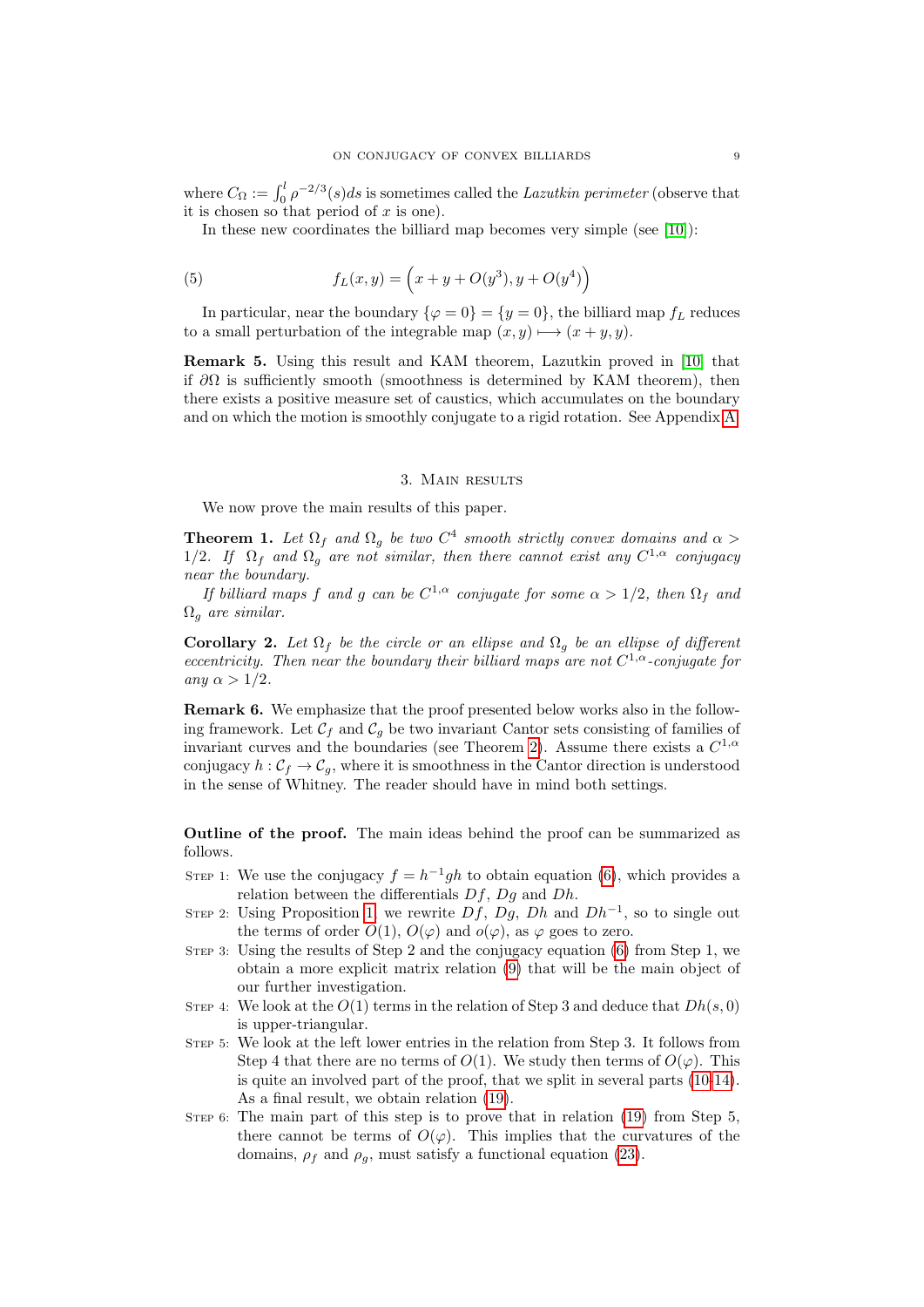Step 7: The final step of the proof consists in proving that the functional equation from Step 6 forces the curvatures to be the same (up to a rescaling). This concludes the proof of the theorem.

**Proof.** STEP 1. Suppose that there exists  $h : \mathbb{T} \times [0, \delta] \to \mathbb{A}$ , which is a  $C^1$ conjugacy near the boundary, *i.e.* for some  $\delta > 0$  we have  $f = h^{-1}gh$  for any  $s \in \partial \Omega_f$  and  $0 \leq \varphi \leq \delta$ .

Consider the corresponding equation on differentials:

<span id="page-9-0"></span>
$$
Df(s,\varphi) = Dh^{-1}(g(h(s,\varphi))) \cdot Dg(h(s,\varphi)) \cdot Dh(s,\varphi) =
$$
  
= 
$$
Dh_{+}(s,\varphi)^{-1} \cdot Dg(h(s,\varphi)) \cdot Dh(s,\varphi),
$$

where we denoted  $Dh_{+}(s, \varphi) = Dh(f(s, \varphi))$ . Rewrite

(6) 
$$
Df - \mathbb{I} = Dh_+^{-1} (Dg - \mathbb{I}) Dh + (Dh_+^{-1} - Dh_-^{-1}) \cdot Dh.
$$

STEP 2. First, observe that

$$
h(s,\varphi) = h(s,0) + Dh(s,0) \begin{pmatrix} 0 \\ \varphi \end{pmatrix} + O(\varphi^{1+\alpha}) =
$$
  
=  $(\hat{s} + \partial_{\varphi}h_1(s,0)\varphi, \partial_{\varphi}h_2(s,0)\varphi) + O(\varphi^{1+\alpha}) =$   
=:  $(\hat{s} + a(s)\varphi, b(s)\varphi) + O(\varphi^{1+\alpha}),$ 

where  $\hat{s} = \hat{s}(s)$  is uniquely defined by the relation  $h(s, 0) = (\hat{s}, 0)$ .

Decompose  $Dh(s, \varphi)$  as follows:

$$
Dh(s, \varphi) = \Lambda(s) + \Lambda_1(s, \varphi),
$$

where  $\Lambda(s) = Dh(s, 0)$  and  $\Lambda_1(s, \varphi) = Dh(s, \varphi) - \Lambda(s)$ . By Proposition [1](#page-7-0) near the boundary the billiard maps have the form

$$
Df(s,\varphi) = L_f(s) + \varphi A_f(s) + O(\varphi^2) \qquad Dg(s,\varphi) = L_g(s) + \varphi A_g(s) + O(\varphi^2).
$$

Therefore, by Proposition [1](#page-7-0) we have

(7) 
$$
Dg(h(s,\varphi)) = L_g(\hat{s} + a(s)\varphi) + b(s)A_g(\hat{s})\varphi + O(\varphi^{1+\alpha}),
$$

where  $L_q$  and  $A_q$  explicitly given.

Observe that  $L_g$  is upper-triangular and that  $A_g$  has no identically zero entries unless domain is the circle. Similarly for Df. Write  $Dh^{-1}(s, \varphi) = \Lambda^{-1}(s) + \Lambda'_1(s, \varphi)$ . Let us compute  $\Lambda'_1(s,\varphi)$ :

<span id="page-9-1"></span>
$$
\mathbb{I} = [\Lambda(s) + \Lambda_1(s,\varphi)] \cdot [\Lambda^{-1}(s) + \Lambda'_1(s,\varphi)] =
$$
  
= 
$$
\mathbb{I} + \Lambda_1(s,\varphi)\Lambda^{-1}(s) + [\Lambda(s) + \Lambda_1(s,\varphi)] \cdot \Lambda'_1(s,\varphi).
$$

This implies

(8) 
$$
\Lambda'_1 = -(\Lambda + \Lambda_1)^{-1} \cdot \Lambda_1 \cdot \Lambda^{-1}.
$$

Observe that  $\Lambda_1$  and  $\Lambda'_1$  vanish as  $\varphi \to 0$ . In particular, since Dh is  $C^{\alpha}$  in  $\varphi$ , we have

 $\Lambda_1 = O(\varphi^{\alpha})$ and  $l_1' = O(\varphi^{\alpha}).$ Let  $\pi_s(s, \varphi) = s$  be the natural projection. Denote  $Dh_+(s, \varphi) = \Lambda_+(s) +$  $\Lambda_{1+}(s,\varphi)$ , where  $\Lambda_{+}(s,\varphi) = \Lambda_{+}(\pi_{s}(f(s,\varphi))),$   $\Lambda'_{1+}(s,\varphi) = \Lambda'_{1}(f(s,\varphi)).$ 

STEP 3. The conjugacy condition

$$
Df(s, \varphi) = Dh_+^{-1}(s, \varphi) \cdot Dg(h(s, \varphi)) \cdot Dh(s, \varphi)
$$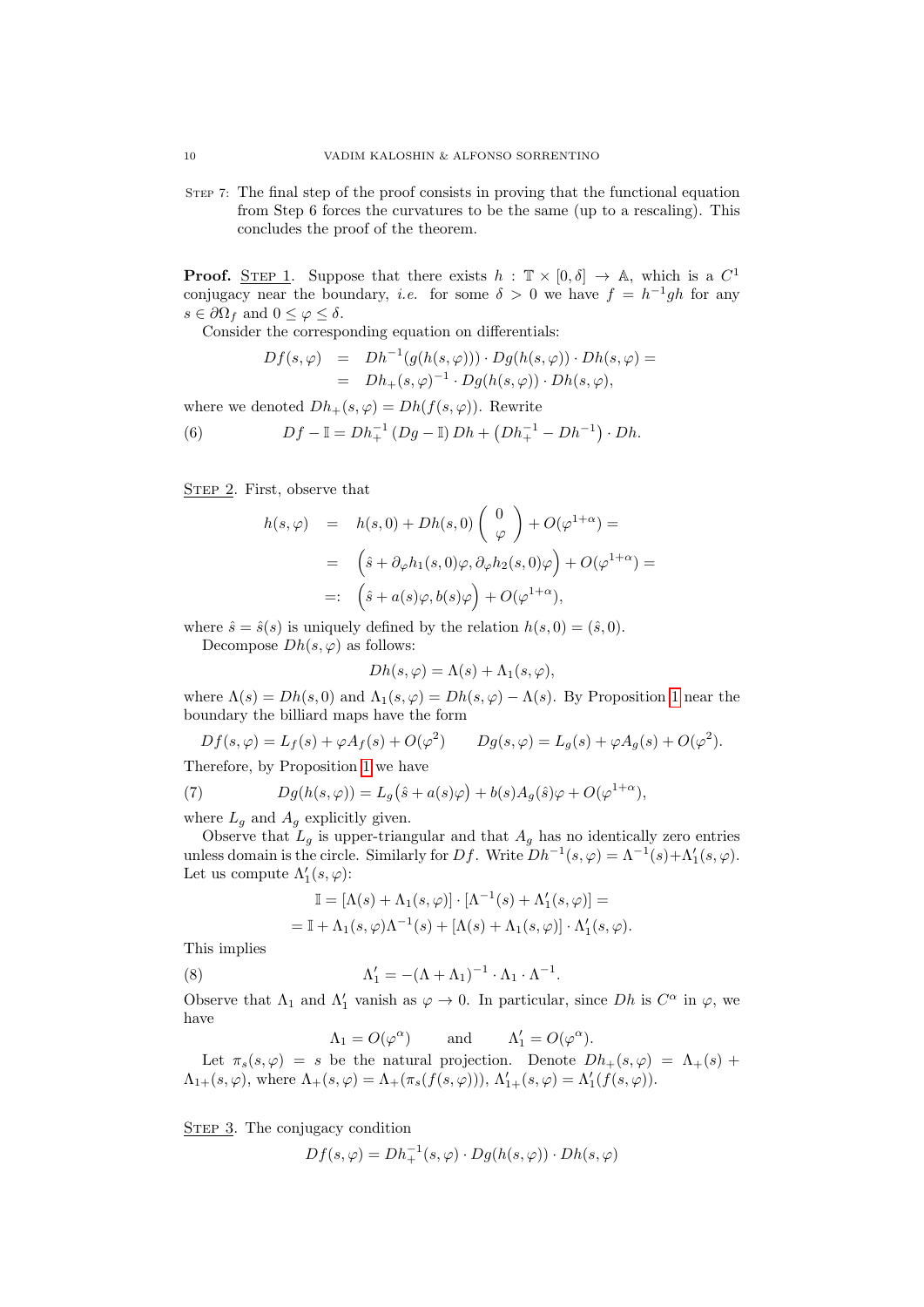can be rewritten as follows:

$$
Df(s,\varphi) - \mathbb{I} = Dh_+^{-1}(s,\varphi) \cdot (Dg(h(s,\varphi)) - \mathbb{I}) \cdot Dh(s,\varphi) ++ (Dh_+^{-1}(s,\varphi) - Dh^{-1}(s,\varphi)) \cdot Dh(s,\varphi) == Dh_+^{-1}(s,\varphi) \cdot (Dg(h(s,\varphi)) - \mathbb{I}) \cdot Dh(s,\varphi) ++ [(\Lambda_+^{-1} - \Lambda^{-1}) + (\Lambda_{1+}' - \Lambda_1')] \cdot Dh(s,\varphi).
$$

Using the notations above and the formula for  $L_f$  we have:

<span id="page-10-0"></span>
$$
L_f(s) - \mathbb{I} + \varphi A_f(s, \varphi) + O(\varphi^2)
$$
  
= 
$$
\left[ (\Lambda_+^{-1} - \Lambda^{-1}) + (\Lambda_{1+}' - \Lambda_1') \right] \cdot (\Lambda + \Lambda_1) +
$$
  
+ 
$$
(\Lambda_+^{-1} + \Lambda_{1+}') \cdot \left( L_g(\hat{s} + a(s)\varphi) - \mathbb{I} \right) \cdot (\Lambda + \Lambda_1) +
$$
  
+ 
$$
b(s)\varphi(\Lambda_+^{-1} + \Lambda_{1+}') \cdot A_g(\hat{s}) \cdot (\Lambda + \Lambda_1) + O(\varphi^2) =
$$
  
= 
$$
\left[ (\Lambda_+^{-1} - \Lambda^{-1}) + (\Lambda_{1+}' - \Lambda_1') \right] \cdot (\Lambda + \Lambda_1) +
$$
  
+ 
$$
(\Lambda_+^{-1} + \Lambda_{1+}') \cdot \left( L_g(\hat{s}) - \mathbb{I} \right) \cdot (\Lambda + \Lambda_1) +
$$
  
+ 
$$
a(s)\varphi(\Lambda_+^{-1} + \Lambda_{1+}') \cdot D_sL_g(\hat{s}) \cdot (\Lambda + \Lambda_1) +
$$
  
+ 
$$
b(s)\varphi(\Lambda_+^{-1} + \Lambda_{1+}') \cdot A_g(\hat{s}) \cdot (\Lambda + \Lambda_1) + O(\varphi^2).
$$

STEP 4. Comparing the two sides of the above equality, we obtain (in the limit  $\varphi \to 0$ :

$$
L_f(s) - \mathbb{I} = \Lambda^{-1}(s) \cdot (L_g(\hat{s}) - \mathbb{I}) \cdot \Lambda(s).
$$

This implies that  $\Lambda(s)$  is upper-triangular. Denote its entries by  $\lambda_{11}(s)$ ,  $\lambda_{12}(s)$ ,  $\lambda_{22}(s)$ depending on a position in the matrix. The above equality gives

$$
\frac{\lambda_{22}(s)}{\lambda_{11}(s)} = \frac{\rho_g(\hat{s})}{\rho_f(s)} := \lambda^{-3}.
$$

STEP 5. Rewrite the remaining part as follows. We consider all terms that are not  $o(\varphi)$  and use the fact that  $(\Lambda_+^{-1} - \Lambda^{-1}) = o(1)$ .

(10) 
$$
\varphi \left( A_f(s) - b(s) \Lambda^{-1}(s) \cdot A_g(\hat{s}) \cdot \Lambda(s) \right) + o(\varphi) =
$$

<span id="page-10-1"></span>(11) 
$$
= \left[ (\Lambda_+^{-1} - \Lambda^{-1}) + (\Lambda_{1+}' - \Lambda_1') \right] \cdot (\Lambda + \Lambda_1) +
$$

(12) 
$$
+ a(s)\varphi \Big[\Lambda^{-1}_+ \cdot D_s L_g(\hat{s}) \cdot \Lambda \Big] +
$$

(13) 
$$
+ \Lambda'_{1+} \cdot (L_g - \mathbb{I}) \cdot \Lambda + \Lambda^{-1}_{+} \cdot (L_g - \mathbb{I}) \cdot \Lambda_1 +
$$

(14) 
$$
+ \Lambda'_{1+} \cdot (L_g - \mathbb{I}) \cdot \Lambda_1 + o(\varphi).
$$

We want now to analyze the left lower entries of the above matrices.

• Consider the left lower entry on line [\(10\)](#page-10-1). By Proposition [1](#page-7-0) and formula for ratio of  $\lambda_{11}(s)/\lambda_{22}(s)$  we have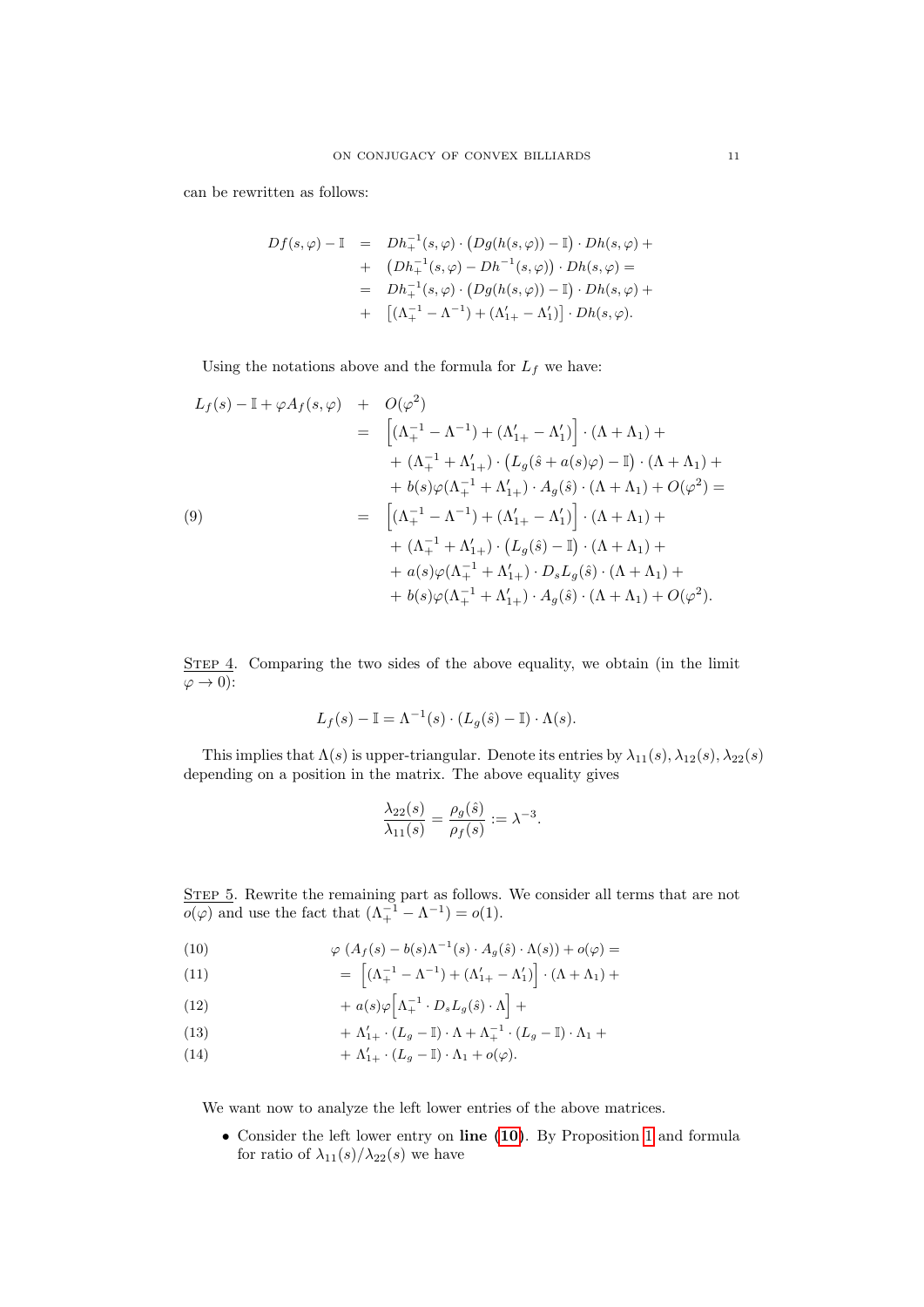$$
\varphi \Big[ -\frac{2}{3} \frac{\rho'_f(s)}{\rho_f(s)} + b(s) \frac{\lambda_{11}(s)}{\lambda_{22}(s)} \frac{2}{3} \frac{\rho'_g(\hat{s})}{\rho_g(\hat{s})} \Big] =
$$
\n
$$
= -\frac{2}{3} \varphi \Big[ \frac{\rho'_f(s)}{\rho_f(s)} - C^{-1} \lambda \frac{\rho_f(s)}{\rho_g(\hat{s})} \frac{\rho'_g(\hat{s})}{\rho_g(\hat{s})} \Big] =
$$
\n
$$
= -\frac{2}{3} \rho_f(s) \varphi \Big[ -\frac{d}{ds} \left( \frac{1}{\rho_f(s)} \right) + C^{-1} \lambda \frac{d}{d\hat{s}} \left( \frac{1}{\rho_g(\hat{s})} \right) \Big] =
$$
\n
$$
= \frac{2}{3} \rho_f(s) \varphi \Big[ \frac{d}{ds} \left( \frac{1}{\rho_f(s)} \right) - C^{-1} \lambda \frac{ds}{d\hat{s}} \frac{d}{ds} \left( \frac{1}{\rho_g(\hat{s}(s))} \right) \Big] =
$$
\n
$$
= \frac{2}{3} \rho_f(s) \varphi \Big[ \frac{d}{ds} \left( \frac{1}{\rho_f(s)} \right) - C^{-1} \lambda C \lambda^2 \frac{d}{ds} \left( \frac{1}{\rho_g(\hat{s}(s))} \right) \Big] =
$$
\n
$$
= \frac{2}{3} \rho_f(s) \varphi \Big[ \frac{d}{ds} \left( \frac{1}{\rho_f(s)} \right) - \lambda^3 \frac{d}{ds} \left( \frac{1}{\rho_g(\hat{s}(s))} \right) \Big] =
$$
\n
$$
= \frac{2}{3} \rho_f(s) \varphi \Big[ \frac{d}{ds} \left( \frac{1}{\rho_f(s)} \right) - \frac{\rho_f(s)}{\rho_g(\hat{s}(s))} \frac{d}{ds} \left( \frac{1}{\rho_g(\hat{s}(s))} \right) \Big] =
$$
\n
$$
= \frac{2}{3} \rho_f^2(s) \varphi \Big[ \frac{1}{\rho_f(s)} \frac{d}{ds} \left( \frac{1}{\rho_f(s)} \right) - \frac{1}{\rho_g(\hat{s}(s))} \frac{d}{ds} \left( \frac{1}{\rho_g(\hat{s}(s))} \right) \Big] =
$$
\n

Since domains are not similar, this function  $\Delta(s)$  is  $C^2$  smooth and not identically zero. Therefore,

(15) 
$$
\exists \sigma, \tau > 0
$$
 and  $s^*$  such that  $\Delta(s) > \sigma$  for any  $|s - s^*| < 2\tau$ .

<span id="page-11-0"></span>• Now we turn to line [\(11\)](#page-10-1). Denote entries of  $\Lambda_1(s, \varphi)$  by  $\lambda_{ij}^1(s, \varphi)$ ,  $i, j = 1, 2$ and entries of  $\Lambda'_1(s,\varphi)$  by  $\lambda'_{ij}(s,\varphi), i,j = 1,2$ . Since  $\Lambda_1(s,\varphi) \to 0$  as  $\varphi \to 0$ , for any  $\varepsilon > 0$  there is  $\kappa > 0$  such that all entries of  $\Lambda_1(s, \varphi)$  are at most  $\varepsilon$ in absolute value for any  $s \in \mathbb{T}$  and any  $|\varphi| < \kappa$ . Compute the lower left entry of the sum of matrices on line [\(11\)](#page-10-1). It can be decomposed into two terms.

$$
\left[\Lambda_+^{-1} - \Lambda^{-1}\right] \cdot (\Lambda + \Lambda_1) \qquad \& \qquad \left[\Lambda_{1+}' - \Lambda_1'\right] \cdot (\Lambda + \Lambda_1).
$$

The first term is easy to compute. We get

$$
\left(\lambda_{22}^{-1}(\pi_s f(s,\varphi)) - \lambda_{22}^{-1}(s)\right)\lambda_{21}^1(s,\varphi) = o(\varphi).
$$

Computing the other one needs preliminary computations. As we have already noticed above in [\(8\)](#page-9-1),  $\Lambda'_1 = -(\Lambda + \Lambda_1)^{-1} \cdot \Lambda_1 \cdot \Lambda^{-1}$ . The matrix  $(\Lambda + \Lambda_1)^{-1}$  has the form:

$$
\frac{1}{D}\left(\begin{array}{cc}\lambda_{22}+\lambda_{22}^1 & -(\lambda_{12}+\lambda_{12}^1) \\ \\ -\lambda_{21}^1 & \lambda_{11}+\lambda_{11}^1\end{array}\right),
$$

where  $D = (\lambda_{11} + \lambda_{11}^1)(\lambda_{22} + \lambda_{22}^1) - \lambda_{21}^1(\lambda_{12} + \lambda_{12}^1)$  is the determinant. The product  $\Lambda_1 \cdot \Lambda^{-1}$  has the form

.

$$
\begin{pmatrix}\n\frac{\lambda_{11}^1}{\lambda_{11}} & -\frac{\lambda_{11}^1 \lambda_{12}}{\lambda_{11} \lambda_{22}} + \frac{\lambda_{12}^1}{\lambda_{22}} \\
\frac{\lambda_{21}^1}{\lambda_{11}} & -\frac{\lambda_{21}^1 \lambda_{12}}{\lambda_{11} \lambda_{22}} + \frac{\lambda_{22}^1}{\lambda_{22}}\n\end{pmatrix}
$$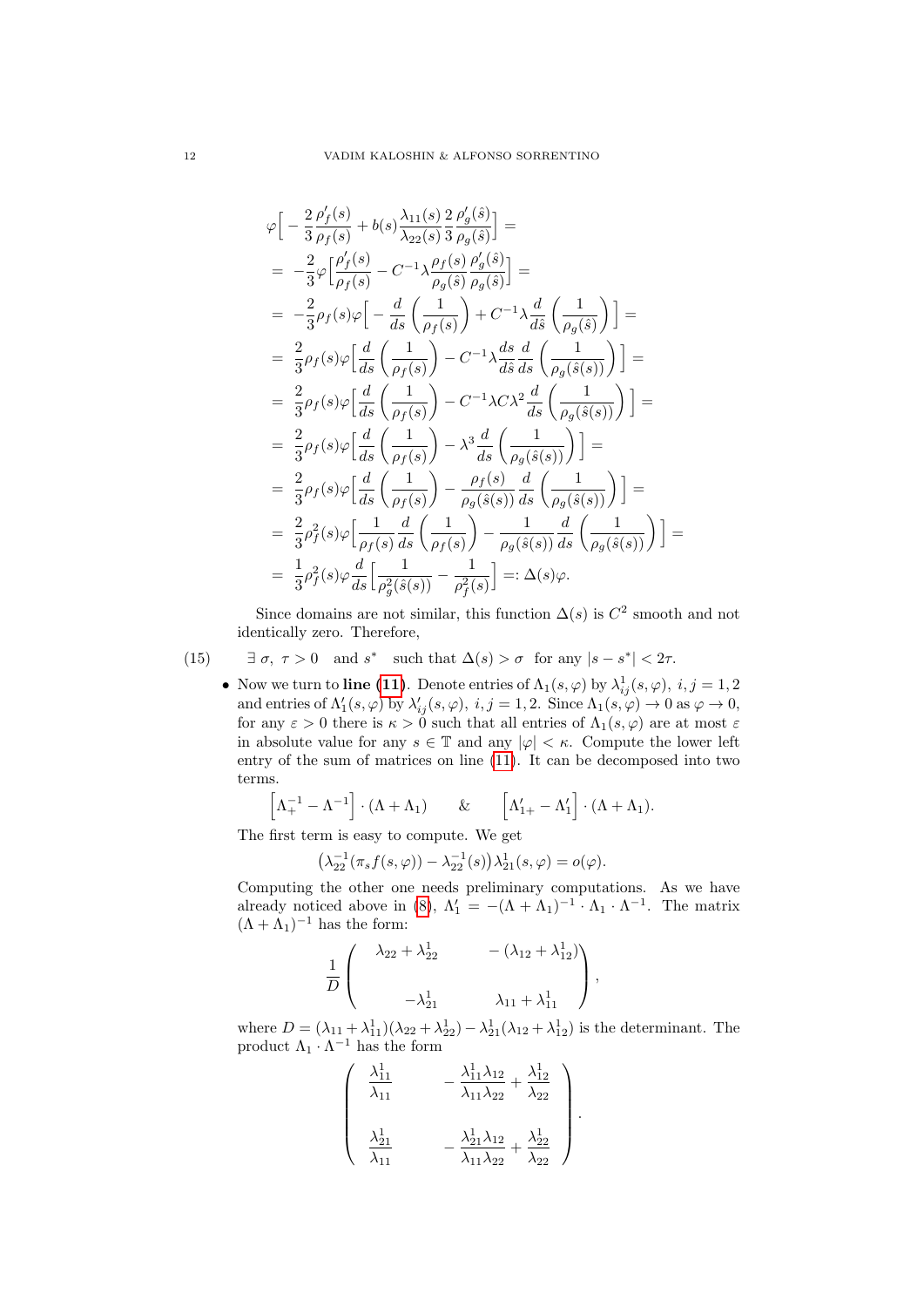Thus, the bottom left and right terms of the product  $\Lambda'_1 = -(\Lambda + \Lambda_1)^{-1}$ .  $\Lambda_1 \cdot \Lambda^{-1}$  have the form

$$
-\frac{\lambda_{21}^1}{D} \left( \frac{\lambda_{11}^1}{\lambda_{11}} - \frac{\lambda_{11} + \lambda_{11}^1}{\lambda_{11}} \right) = \frac{\lambda_{21}^1}{(\lambda_{11} + \lambda_{11}^1)(\lambda_{22} + \lambda_{22}^1) - \lambda_{21}^1(\lambda_{12} + \lambda_{12}^1)} + \frac{1}{D} \left[ \frac{-\lambda_{21}^1(\lambda_{12} + \lambda_{12}^1) + \lambda_{22}^1(\lambda_{11} + \lambda_{11}^1)}{\lambda_{22}} \right] =: \tau_2.
$$

Rewrite the first expression in the form

$$
\frac{\lambda_{21}^{1}}{(\lambda_{11} + \lambda_{11}^{1})\lambda_{22}} - \frac{\lambda_{11}\lambda_{22}^{1} + \lambda_{22}^{1}\lambda_{11}^{1} - \lambda_{21}^{1}(\lambda_{12} + \lambda_{12}^{1})}{(\lambda_{11} + \lambda_{11}^{1})\lambda_{22}\left[(\lambda_{11} + \lambda_{11}^{1})(\lambda_{22} + \lambda_{22}^{1}) - \lambda_{21}^{1}(\lambda_{12} + \lambda_{12}^{1})\right]} =: \tau_{0}(s, \varphi) + \tau_{1}(s, \varphi),
$$

where  $\lambda_{ii}$  is evaluated at s and  $\lambda_{ij}^1$  at  $(s, \varphi)$  with  $i, j = 1, 2$ . All functions  $\tau_j(s,\varphi), j = 0,1,2$  vanish at  $\varphi = 0$  and are  $C^{\alpha}$ -Hölder with exponent  $\alpha > 1/2$ .

Composing  $(\Lambda'_{1+} - \Lambda'_1) \cdot (\Lambda + \Lambda_1)$  we get the following lower left entry:

$$
\left[\tau_0(f(s,\varphi)) + \tau_1(f(s,\varphi)) - \tau_0(s,\varphi) - \tau_1(s,\varphi)\right](\lambda_{11}(s) + \lambda_{11}^1(s,\varphi)) + + \left[\tau_2(f(s,\varphi)) - \tau_2(s,\varphi)\right] \lambda_{21}^1(s,\varphi).
$$

For small  $\varphi$  the billiard map has the form

$$
f(s,\varphi) = \left(s + \frac{2\varphi}{\rho_f(s)} + O(\varphi^2), \varphi + O(\varphi^2)\right).
$$

<span id="page-12-1"></span>Hölder regularity implies that

(16) 
$$
(\tau_0(f(s,\varphi)) - \tau_0(s,\varphi))(\lambda_{11}(s) + \lambda_{11}^1(s,\varphi)) = O(\varphi^{\alpha})
$$

(17) 
$$
(\tau_1(f(s,\varphi)) - \tau_1(s,\varphi))(\lambda_{11}(s) + \lambda_{11}^1(s,\varphi)) = O(\varphi^{2\alpha}) = o(\varphi)
$$

(18) 
$$
(\tau_2(f(s,\varphi)) - \tau_2(s,\varphi))\lambda_{21}^1(s,\varphi) = O(\varphi^{2\alpha}) = o(\varphi),
$$

where we have used that that  $\lambda_{ij}^1(s, \varphi) = O(\varphi^a)$ . Notice that we can rewrite [\(16\)](#page-12-1) in the form

$$
\left(\frac{\lambda_{21}^1(f(s,\varphi))}{\lambda_{22}(\pi_s(f(s,\varphi))}-\frac{\lambda_{21}^1(s,\varphi)}{\lambda_{22}(s)}\right)+O(\varphi^{2\alpha}).
$$

- Since  $DL_g$  has also only one non-zero entry (the upper right), then it follows easily that the lower left entry of the matrix on line  $(12)$  is also zero.
- Since  $\Lambda(s)$  is upper triangular, so is  $\Lambda^{-1}(s)$ . By definition  $(L_g \mathbb{I})$  has only one non-zero entry: the upper right. This implies that the lower left entry of the sum of matrices on line [\(13\)](#page-10-1) is zero.
- Clearly, the lower left entry coming from line [\(14\)](#page-10-1) is  $o(\varphi)$ .

<span id="page-12-0"></span>Summarizing, from formulae [\(10-14\)](#page-10-1) we obtain:

(19) 
$$
\left(\frac{\lambda_{21}^1}{\lambda_{22}}(f(s,\varphi))-\frac{\lambda_{21}^1}{\lambda_{22}}(s,\varphi)\right)=\Delta(s)\varphi+o(\varphi).
$$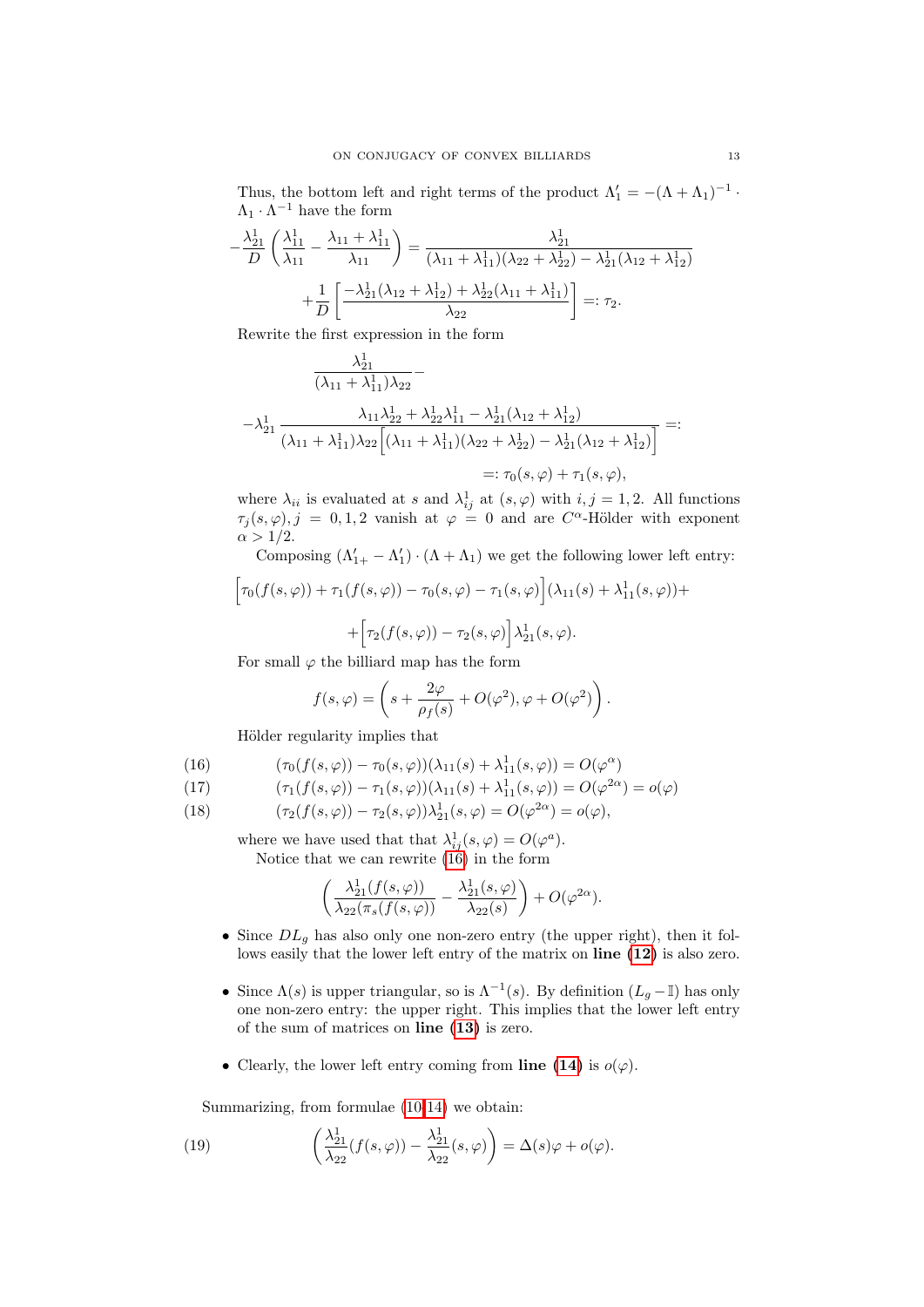STEP 6. Let  $s = s^*$  and  $\varphi = 1/n$  for a large enough  $n \in \mathbb{Z}_+$ . Denote [x] the integer part of x, i.e.  $[x] = x - \{x\}$ , and  $\pi_s(s, \varphi) = s$ ,  $\pi_{\varphi}(s, \varphi) = \varphi$  the natural projections. Then there exist constants  $C, D > 0$  independent of n such that

(20) 
$$
\pi_s f^k(s^*, \varphi) - s^* < \tau
$$
,  $\frac{1}{Dn} < \pi_{\varphi} f^k(s^*, \varphi) < \frac{D}{n}$  for any  $k \in [0, [\tau n/C]]$ .

To see validity of these estimates switch to Lazutkin coordinates, where we have [\(29\)](#page-20-1). If  $y = O(1/n)$ , then

$$
f_L(x, y) = (x + y + O(1/n^3), y + O(1/n^4)).
$$

If we take  $O(n)$  iterates, then y (resp. x) component can't change by more that  $O(1/n^3)$  (resp.  $O(1/n)$ ). Then we can take the inverse map  $L_f^{-1}$ .

Combining all the estimates [\(10-](#page-10-1)[16\)](#page-12-1) we have that

$$
(21) \quad \frac{\lambda_{21}^1}{\lambda_{22}}(f^{k+1}(s^*,\varphi)) = \frac{\lambda_{21}^1}{\lambda_{22}}(f^k(s^*,\varphi)) + (\pi_\varphi f^k(s^*,\varphi))\,\Delta(\pi_s \, f^k(s^*,\varphi)) + o(\varphi).
$$

Thus, for each  $k \in [0, \lceil \tau n / C \rceil]$  we have

(22) 
$$
\frac{\lambda_{21}^1}{\lambda_{22}}(f^{[\tau n/C]}(s^*,\varphi)) - \frac{\lambda_{21}^1}{\lambda_{22}}(s^*,\varphi) =
$$

$$
= \sum_{k=0}^{[\tau n/C]-1} ((\pi_{\varphi}f^k(s^*,\varphi))\Delta(\pi_s f^k(s^*,\varphi)) + o(\varphi)).
$$

Observe that  $\lambda_{11}(s)$  and  $\lambda_{22}(s)$  are strictly positive and bounded from above by some  $\gamma > 0$ . Thus using the above estimates and [\(15\)](#page-11-0), we conclude that the righthand side of the above equality is bounded from below by

$$
\left[\frac{\tau n}{C}\right]\;\frac{\varphi}{D}\;\frac{\sigma}{\gamma+2\varepsilon}\geq\frac{\tau\sigma}{4CD\gamma}>0.
$$

This implies that

$$
\frac{\lambda_{21}^1}{\lambda_{22}}(f^{[\tau n]}(s^*,\varphi))-\frac{\lambda_{21}^1}{\lambda_{22}}((s^*,\varphi))>\frac{\tau\sigma}{4DC\gamma}>0.
$$

All the constants involved in this ratio are uniformly bounded. This contradicts  $\Lambda_1 \rightarrow 0$  as  $\varphi \rightarrow 0$ .

STEP 7. It follows from the above discussion that  $\Delta(s) \equiv 0$ . Let us show that this implies that  $\Omega_f$  and  $\Omega_g$  are similar. In fact

<span id="page-13-0"></span>(23) 
$$
\Delta(s) \equiv 0 \qquad \Longleftrightarrow \qquad \frac{d}{ds} \left( \frac{1}{\rho_f^2(s)} \right) \ = \ \frac{d}{ds} \left( \frac{1}{\rho_g^2(\hat{s}(s))} \right) \qquad \text{for all } s.
$$

Therefore, integrating we obtain that there exists  $\alpha \in \mathbb{R}$  such that:

$$
\rho_g^{-2}(\hat{s}(s)) - \rho_f^{-2}(s) = \alpha,
$$

where  $\alpha$  is a non-negative constant (otherwise just exchange the role of f and q). The above equality implies

$$
\rho_g^{-1}(\hat{s}(s)) = \sqrt{\alpha + \rho_f^{-2}(s)}.
$$

Integrating we obtain (up to rescaling one of the domain, we can assume that  $C=1$ :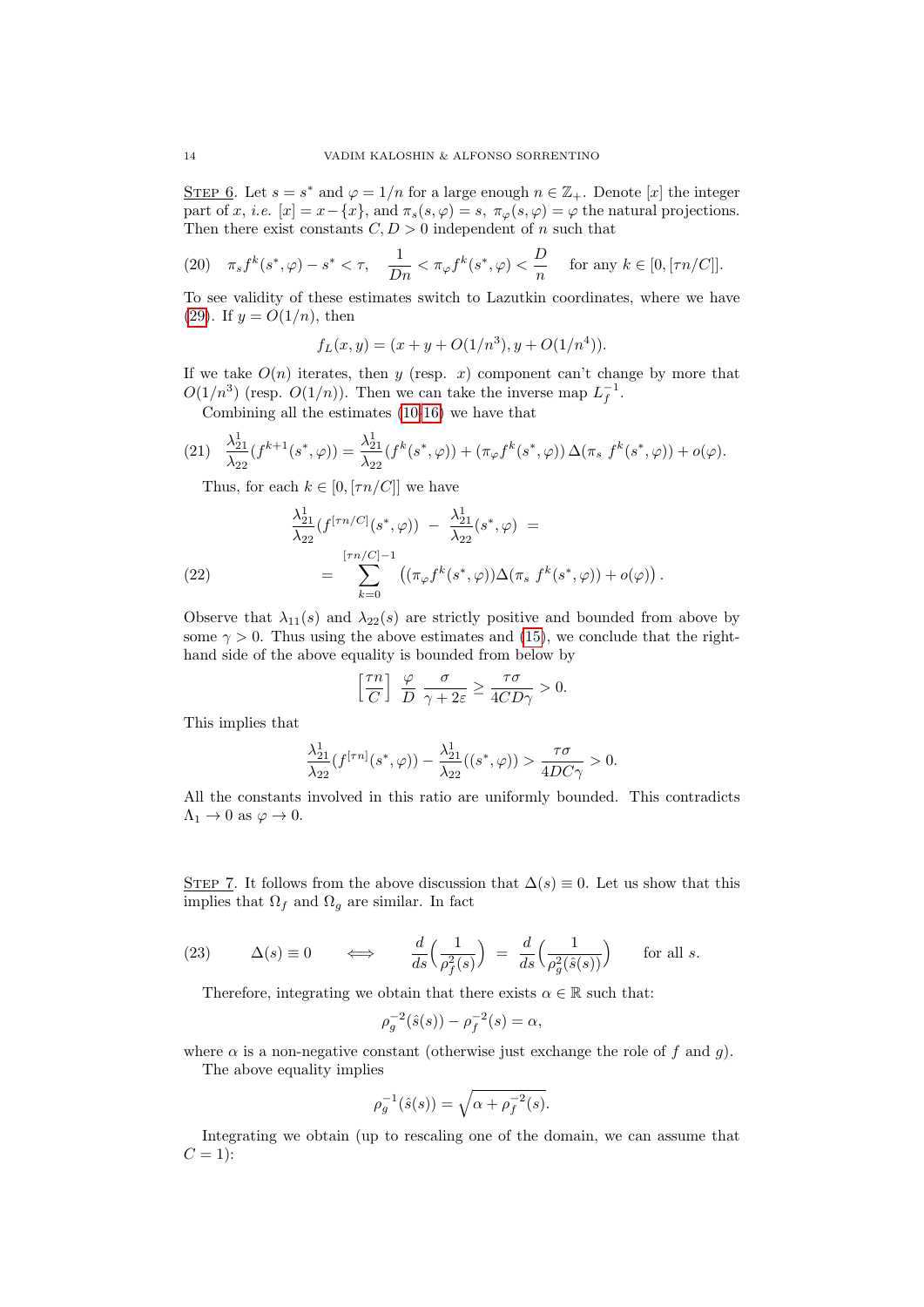$$
2\pi = \int_0^{l_g} \rho_g(\hat{s}) d\hat{s} =
$$
  
\n
$$
= \int_0^{l_f} \rho_g(\hat{s}(s)) \frac{d\hat{s}}{ds} ds =
$$
  
\n
$$
= \int_0^{l_f} \rho_g(\hat{s}(s)) \lambda^{-2} ds =
$$
  
\n
$$
= \int_0^{l_f} \rho_g^{5/3}(\hat{s}(s)) \rho_f^{-2/3}(s) ds =
$$
  
\n
$$
= \int_0^{l_f} \rho_f^{-2/3}(s) \left( \alpha + \rho_f^{-2}(s) \right)^{-5/6} ds =
$$
  
\n
$$
= \int_0^{l_f} \rho_f^{-2/3}(s) \rho_f^{5/3}(s) (1 + \alpha \rho_f^{2}(s))^{-5/6} ds =
$$
  
\n
$$
= \int_0^{l_f} \rho_f(s) (1 + \alpha \rho_f^{2}(s))^{-5/6} ds =
$$
  
\n
$$
= \int_0^{l_f} \rho_f(s) ds + \int_0^{l_f} \rho_f(s) \left[ (1 + \alpha \rho_f^{2}(s))^{-5/6} - 1 \right] ds
$$
  
\n
$$
= 2\pi + \int_0^{l_f} \rho_f(s) \left[ (1 + \alpha \rho_f^{2}(s))^{-5/6} - 1 \right] ds.
$$

Therefore

$$
\int_0^{l_f} \rho_f(s) \Big[ \left( 1 + \alpha \rho_f^2(s) \right)^{-5/6} - 1 \Big] ds = 0.
$$

Observe that  $\left[ \left(1 + \alpha \rho_f^2(s)\right)^{-5/6} - 1 \right] ds \leq 0$  and  $\rho_f(s) > 0$ . Hence it follows that  $\left(1+\alpha\rho_f^2(s)\right)^{-5/6} \equiv 1$  and consequently  $\alpha=0$ .

 $\Box$ 

 $=$ 

Now we prove that without the smoothness assumption, Question [2](#page-1-2) would have a negative answer.

<span id="page-14-0"></span>**Proposition 2.** (i) Let  $\Omega_f = \mathbb{S}^1$  be the circle and  $\Omega_g$  be an ellipse of non-zero eccentricity. Then near the boundary their billiard maps are  $C^0$ -conjugate.

(ii) Similarly, if  $\Omega_f$  and  $\Omega_g$  are ellipses of different eccentricities, then their billiard maps are  $C^0$ -conjugate near the boundary.

(iii) Let  $\Omega_f$  and  $\Omega_g$  be domains whose billiard maps are integrable near the boundary. Then near the boundary their billiard maps are  $C^0$ -conjugate.

Proof. We only prove the first claim. Claim (ii) follows from (i), and claim (iii) can be proven similarly, proving that an integrable billiard is  $C<sup>0</sup>$  conjugate to a circular one, close to the boundary.

Let us prove (i). The billiard map has an analytic first integral, i.e. an analytic function  $F(s, \varphi)$  such that  $F(s, \varphi) = F(f(s, \varphi))$  for all  $(s, \varphi) \in A$ . This first integral divides the annulus A into two regions separated by two separatrices. We are interested only in the outer region outside of separatrices. The outer region is foliated by analytic curves, which correspond to elliptic caustics. Topologically the annulus has the form of the phase space of the pendulum (see e.g. Siburg [\[13\]](#page-22-8)).

On each leave of this foliation orbits has the same rotation number. This implies that conjugacy h sends a leave on  $\Omega_f$  with rotation number  $\omega$  to a leave on  $\Omega_g$ of the same rotation number. It turns out that one each leave there is a natural parametrization so that billiard dynamics is a rigid rotation by  $\omega$ .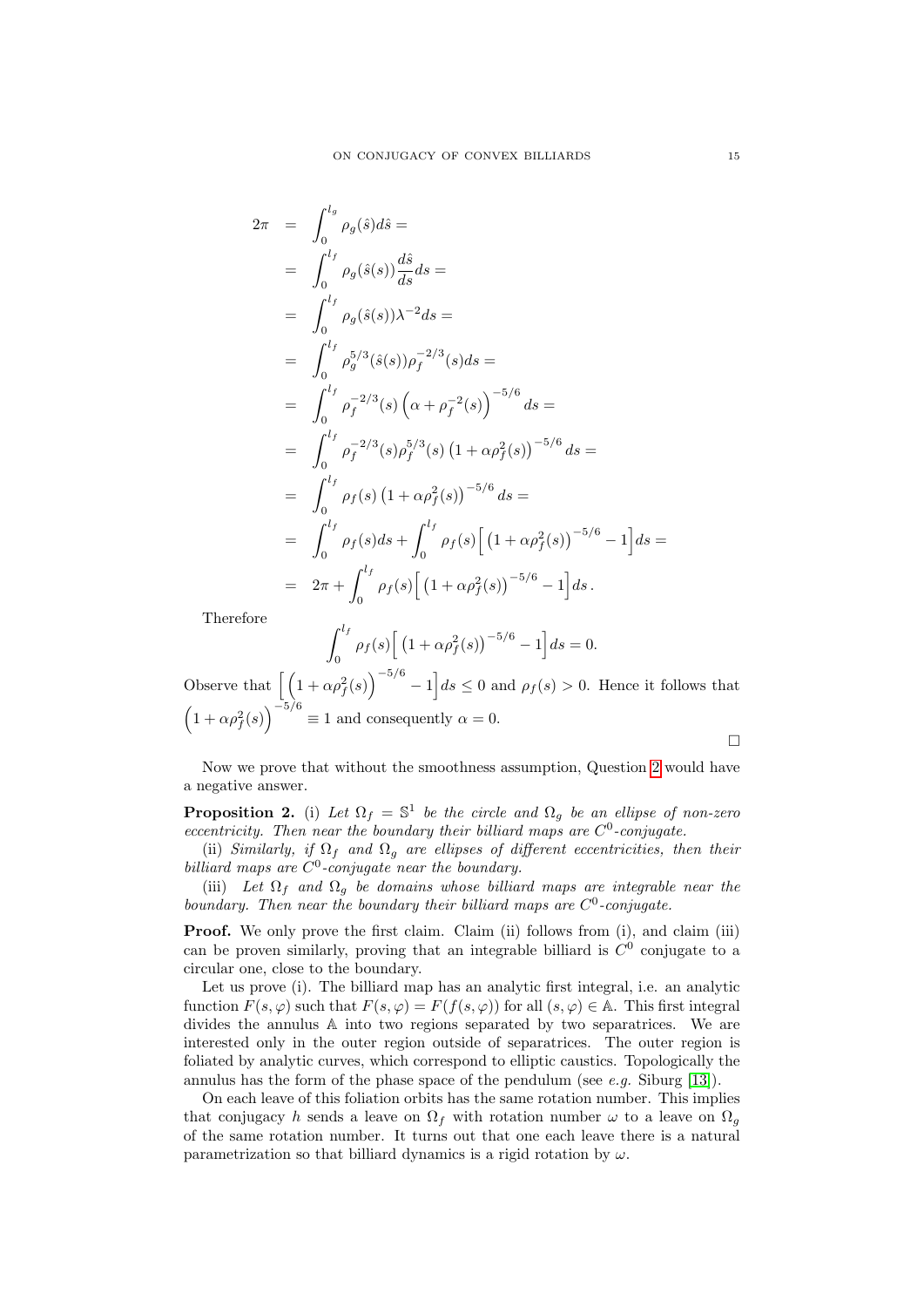In the case of an ellipse there are explicit formulas. Let the boundary curve be an ellipse, and parametrize it by

$$
\theta \mapsto (x, y)
$$
, where  $x = h \cosh \mu_0 \cos \theta$ ,  $y = h \sinh \mu_0 \sin \theta$ 

for  $0 \le \theta \le 2\pi$ . Let  $s = s(\theta)$  be arc-length parametrization of the boundary with  $s(0) = 0$ . Since it is smooth and non-degenerate  $\theta = \theta(s)$  is also well-defined. Then the billiard map has a first integral

 $I(\theta, \varphi) = \cosh^2 \mu_0 \cos^2 \varphi + \cos^2 \theta \sin^2 \varphi.$ 

Namely, for any  $(s, \varphi) \in A$  we have  $f(s, \varphi) = (s', \varphi')$  and  $I(\theta(s), \varphi) = I(\theta(s'), \varphi')$ .

Parametrization on each caustic uses elliptic integrals and is fairly cumbersome. Since we do not use it, we refer to Tabanov [\[15\]](#page-22-12).

 $\Box$ 

### <span id="page-15-0"></span>Appendix A. Extension problem and Lazutkin invariant KAM curves

In this section we want to state an Extension problem and discuss its relation to both Birkhoff conjecture and Guillemin-Melrose's one.

A.1. Cantor set conjugacy. Let us start by reproducing a version of a famous result of Lazutkin [\[10\]](#page-22-4). It says that for any sufficiently smooth strictly convex domain  $\Omega$  the billiard map has a Cantor set of convex invariant curves (caustics) that accumulate to the boundary  $\partial\Omega$ .

<span id="page-15-2"></span>**Theorem 2.** (Kovachev-Popov [\[9\]](#page-22-5) using Pöschel [\[12\]](#page-22-13)) Let  $\Omega$  be a smooth strictly convex domain of unitary boundary length. Then there is a symplectic change of coordinates  $\Phi_f : (s, \varphi) \to (\theta, I)$  preserving the boundary  $\{\varphi = 0\} \leftrightarrow \{I = 0\}$ near the boundary such that the billiard map  $F = \Phi_f \circ f \circ \Phi_f^{-1} : (\theta, I) \to (\theta', I')$  is generated by  $\overline{R}$   $\overline{R}$   $\overline{R}$ 

(24)  

$$
S(\theta, I') = \theta I' + K(I')^{3/2} + R(\theta, I'),
$$

$$
\begin{cases} I = \partial_{\theta} S = I' + \partial_{\theta} R(\theta, I') \\ \theta' = \partial_{I'} S = \theta + \frac{3}{2} K(I')^{1/2} K'(I') + \partial_{I'} R, \end{cases}
$$

where  $K \in C^{\infty}(\mathbb{R}, \mathbb{R})$  with  $K(0) = 0$ ,  $K'(0) > 0$ , and  $R \in C^{\infty}(\mathbb{R}^2, \mathbb{R})$  is 1-periodic in the first variable. Moreover, there exists a Cantor set  $C^{\varepsilon_*} \subset [0, \varepsilon_*]$  with  $0 \in C^{\varepsilon_*}$ , where  $\varepsilon_*$  is some small number such that  $R \equiv 0$  on  $\mathbb{R} \times C^{\varepsilon_*}$ .

Moreover, for any  $N \in \mathbb{Z}_+$  there is  $C = C_N$  with the property the set  $\mathcal{C}^{\varepsilon_*}$  can be chosen so that for any  $0 < \varepsilon < \varepsilon_*$  we have

$$
\varepsilon
$$
 - Lebesgue measure  $(\mathcal{C}^{\varepsilon_*}) < C\varepsilon^N$ .

**Remark 7.** Since the perturbation term R vanishes on  $R \times C^{\varepsilon_*}$  with all its derivatives, then each curve  $\mathbb{R} \times \{I\}$ ,  $I \in \mathcal{C}^{\varepsilon_*}$  gives rise to an invariant curve for the billiard map.

Denote now  $\mathcal{C}_f^{\varepsilon_*} = \Phi_f^{-1} \mathcal{C}^{\varepsilon_*}$  (resp.  $\mathcal{C}_g^{\varepsilon_*} = \Phi_g^{-1} \mathcal{C}^{\varepsilon_*}$ ) if the corresponding billiard map is  $f$  (resp.  $g$ ).

<span id="page-15-1"></span>**Corollary 3.** Let  $f$  and  $g$  be  $C^r$  smooth billiard maps corresponding, respectively, to strictly convex planar domains  $\Omega_f$  and  $\Omega_g$ , with  $r \geq 2$ . Suppose that h is a  $C^{1,\alpha}$ conjugacy for the restriction  $f|_{\mathcal{C}_f}$  and  $g|_{\mathcal{C}_g}$  with  $\alpha > 1/2$ , i.e. there exists  $\varepsilon_* > 0$ such that  $f = h^{-1}gh$  for any  $(s, \varphi) \in C_f^{\varepsilon_*}$ . Then the two domains are similar, that is they are the same up to a rescaling and an isometry.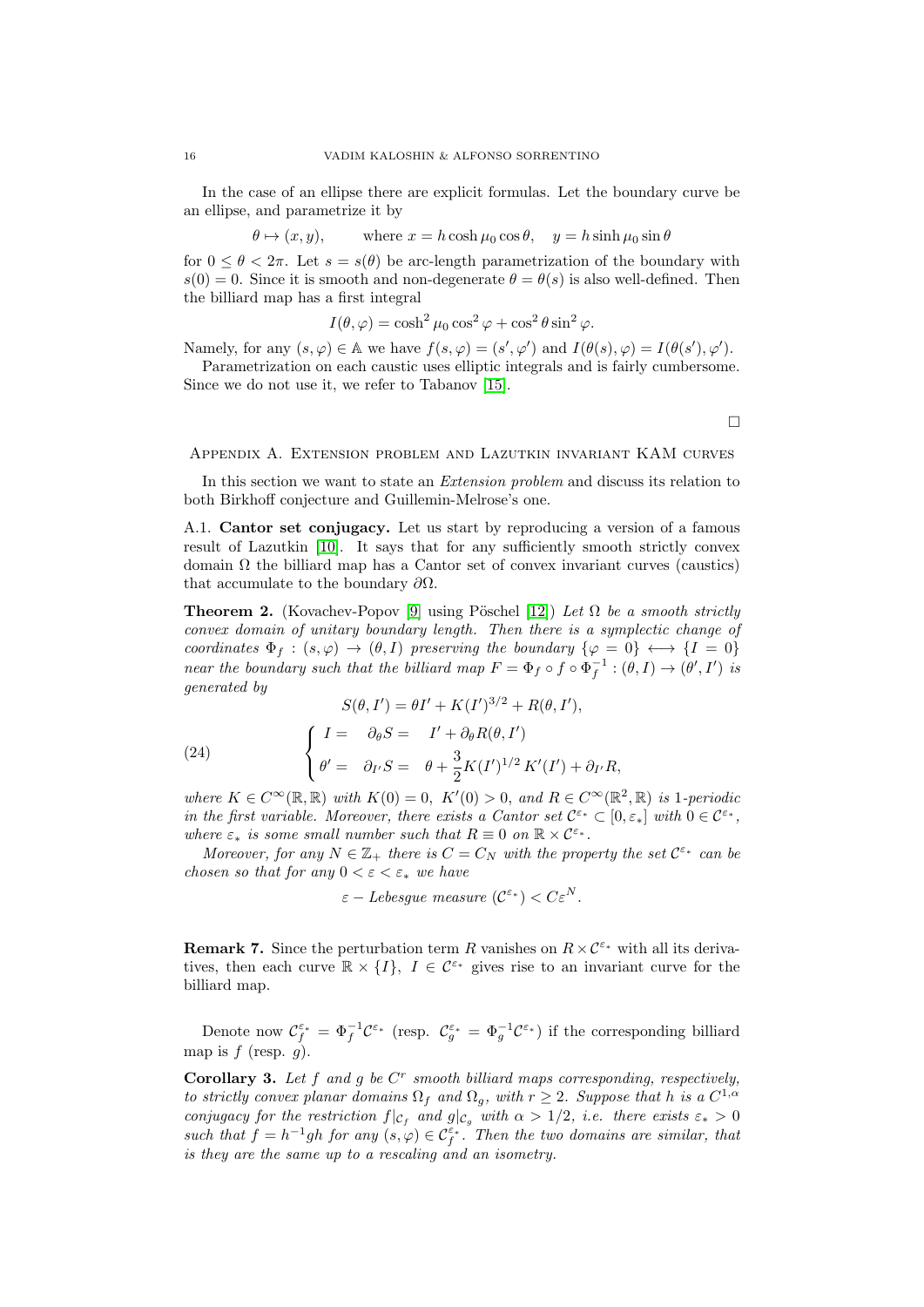As observed in Remark [6,](#page-8-2) the proof of Theorem [1](#page-8-0) works also in the setting of Corollary [3.](#page-15-1) It suffices to be able to approach any point on the boundary .

<span id="page-16-0"></span>A.2. Mather's  $\beta$  and  $\alpha$ -functions. Let  $0 < p < q$ ,  $p, q \in \mathbb{Z}_+$  be a pair of integers. Consider periodic orbits of period  $q$  of the billiard map having  $p$  turns about the ellipse. See Figure [1:](#page-1-0) the dard red has  $q = 3$ ,  $p = 1$  (or 4 depending on the orientation), the violet has  $q = 5$ ,  $p = 1$  (or 4), the green has  $q = 6$ ,  $p = 1$  (or 5). By Birkhoff's theorem [\[4\]](#page-22-0) (see also [\[13\]](#page-22-8)) there are always at least two. Pick one among all of them the one of maximal perimeter. Denote it by  $\mathcal{L}(p,q)$ . Define  $\beta(p/q) = -\mathcal{L}(p,q)/q$ . This function is well-defined for all rational numbers in [0, 1]. Moreover, it is strictly convex as it was shown by Mather. Thus, it can be extended to all of  $[0, 1]$ .

For twist maps this function was introduced by Mather and it is usually called β-function. Let us consider its convex conjugate (known as *Mather's α-function*):

$$
\alpha(c) = -\max_{\omega} (c \cdot \omega - \beta(\omega)).
$$

Since  $\beta$  is convex, this is well-defined.

It turns out that

$$
\alpha(1+I) = K(I)^{3/2}.
$$

Siburg [\[13\]](#page-22-8) shows that for a strictly convex  $\Omega$  with Lazutkin perimeter  $C_{\Omega}$  we have

$$
\beta(\omega) = -\omega + \frac{C_{\Omega}^3}{24}\omega^3 + O(\omega^5)
$$

Then:

$$
I(\omega) = \partial \beta(\omega) = \frac{C_{\Omega}^3}{8} \omega^2 + O(\omega^4).
$$

Therefore

$$
\omega(I) = 2\sqrt{2}C_{\Omega}^{-3/2}I^{1/2} + O(I).
$$

This implies the following expression for  $\alpha\colon$ 

$$
\alpha(1+I) = \omega(I) \cdot (1+I) - \beta(\omega(I)) =
$$
  
\n
$$
= 2\sqrt{2}C_{\Omega}^{-3/2}I^{3/2} + O(I^2) - \frac{C_{\Omega}^3}{24}\left(2\sqrt{2}C_{\Omega}^{-3/2}I^{1/2} + O(I)\right)^3 + O(I^2) =
$$
  
\n
$$
= 2\sqrt{2}C_{\Omega}^{-3/2}I^{3/2} - \frac{C_{\Omega}^3}{24}\left(8\sqrt{8}C_{\Omega}^{-9/2}I^{3/2}\right) + O(I^{5/2}) =
$$
  
\n
$$
= \frac{4\sqrt{2}}{3}C_{\Omega}^{-3/2}I^{3/2} + O(I^{5/2}).
$$

Therefore:

$$
K(I) = (\alpha(1+I))^{2/3} = \left(\frac{4\sqrt{2}}{3}\right)^{2/3} C_{\Omega}^{-1} I + O(I^2).
$$

This implies that locally the corresponding twist map from Theorem [2](#page-15-2) without the remainder term  $R$  has the form

(25) 
$$
\begin{cases} I' = I + O(I^{5/2}) \\ \theta' = \theta + c_{\Omega} I^{1/2} + O(I^{3/2}), \end{cases}
$$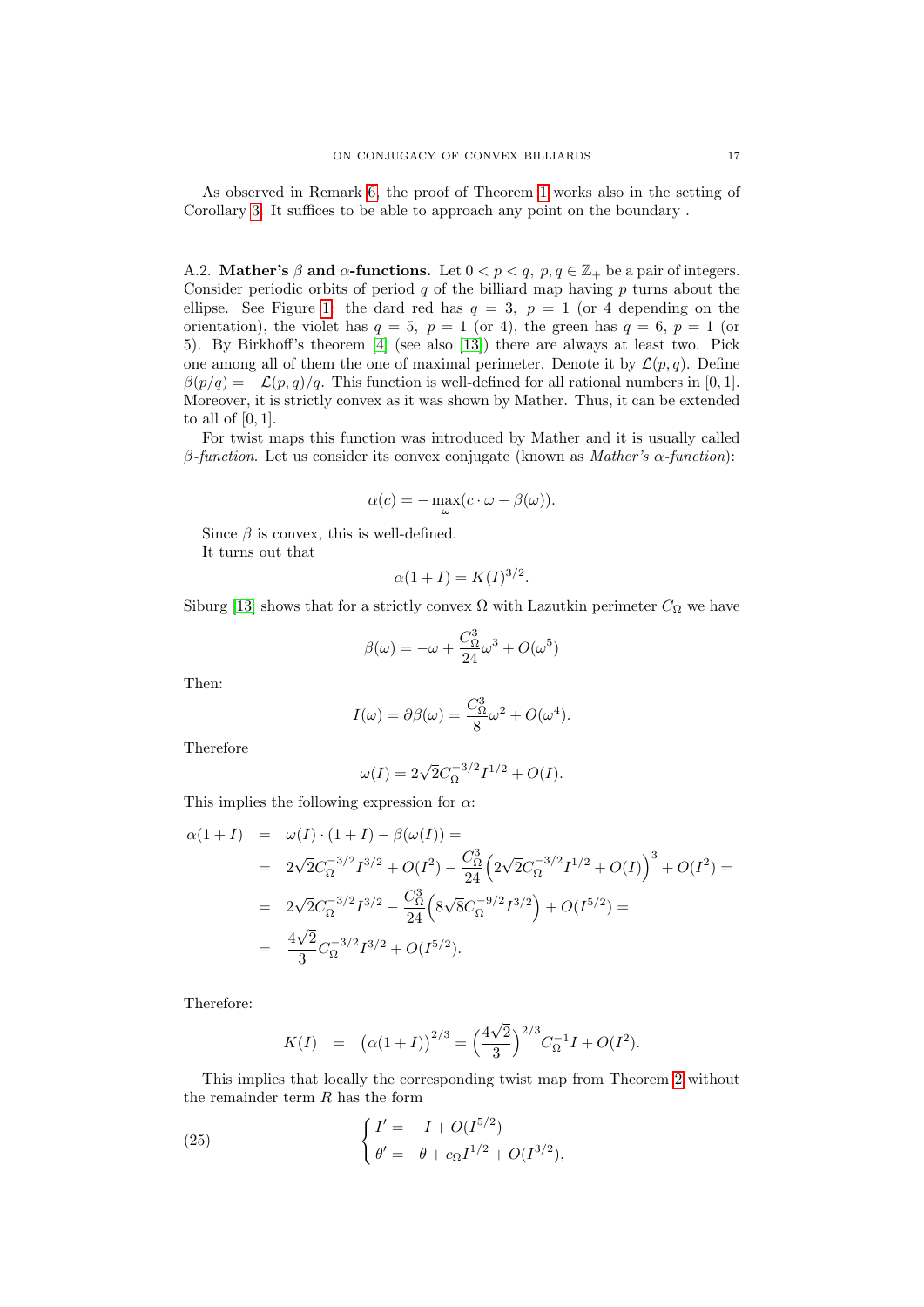where  $c_{\Omega} = 2\sqrt{2}C_{\Omega}^{-3/2}$  $\int_{\Omega}^{\infty}$ . Here is the derivation of the second line:

$$
\begin{aligned}\n\theta' &= \theta + \frac{3}{2} K(I')^{1/2} K'(I') + O(I^{3/2}) \\
&= \theta + \frac{3}{2} \Big[ \Big( \frac{4\sqrt{2}}{3} \Big)^{2/3} C_{\Omega}^{-1} I + O(I^2) \Big]^{1/2} \Big[ \Big( \frac{4\sqrt{2}}{3} \Big)^{2/3} C_{\Omega}^{-1} + O(I) \Big] \\
&= \theta + 2\sqrt{2} C_{\Omega}^{-3/2} I^{1/2} + O(I^{3/2}).\n\end{aligned}
$$

Another way to see this formula is using Lazutkin coordinates [\(28\)](#page-20-2) and the form of the billiard map in these coordinates [\(29\)](#page-20-1). Then notice that this map preserves a non–standard area form:  $\frac{C_{\Omega}^3}{2}$  $\frac{8}{8}dx\,dy^2$  (see for instance [\[13,](#page-22-8) Theorem 3.2.5]). Letting  $I = \frac{C_{\Omega}^3}{\sigma}$  $\frac{\partial \Omega}{\partial \theta} y^2$ ,  $x = \theta$  we get the above expression.

### A.3. Extension Problem. We can now state our Extension Problem.

Extension problem. Suppose we have two twist maps of the form whose  $\alpha$ functions coincide. Then corresponding twist maps restricted to the Cantor set C are  $C^{1,\alpha}$ -conjugate near the boundary for some  $a > 1/2$ .

Notice that the Cantor set  $\mathcal C$  is the same for both maps, because they have the same function K.

As remarked in the Introduction, a positive answer to this problem would allow to give a positive answer to Question [3](#page-4-1) (Guillemin-Melrose' conjecture) as well as to Birkhoff's conjecture (see Conjecture [1\)](#page-3-1).

## Appendix B. Proof of Proposition [1](#page-7-0)

<span id="page-17-0"></span>**Proof.** If the boundary of the billiard is  $C^k$ , then the billiard map is at least  $C^{k-1}$ (see for instance [\[8,](#page-22-14) Theorem 4.2 in Part V]). Moreover it is possible to show (see [\[8,](#page-22-14) Theorem 4.2 in Part V]) that:

<span id="page-17-1"></span>(26)  
\n
$$
\begin{cases}\n\partial_s s' = \frac{\rho(s)\ell(s,s') - \sin\varphi}{\sin\varphi'} & \partial_\varphi s' = \frac{\ell(s,s')}{\sin\varphi'} \\
\partial_s \varphi' = \frac{\rho(s)\rho(s')\ell(s,s') - \rho(s)\sin\varphi' - \rho(s')\sin\varphi}{\sin\varphi'} & \partial_\varphi \varphi' = \frac{\rho(s')\ell(s,s') - \sin\varphi'}{\sin\varphi'}\n\end{cases}
$$

where  $\ell(s, s')$  denotes the distance in the plane between the points on the boundary of the billiards corresponding to  $s$  and  $s'$ .

In particular, it is easy to check that  $\partial_s s'(s,0) = 1$ . In fact the billiard map coincides with the identity on the boundary  $\{\varphi = 0\}$ , *i.e.*  $s'(s, 0) = s$  for all *s*. Similarly,  $\partial_s \varphi'(s,0) \equiv 0$ .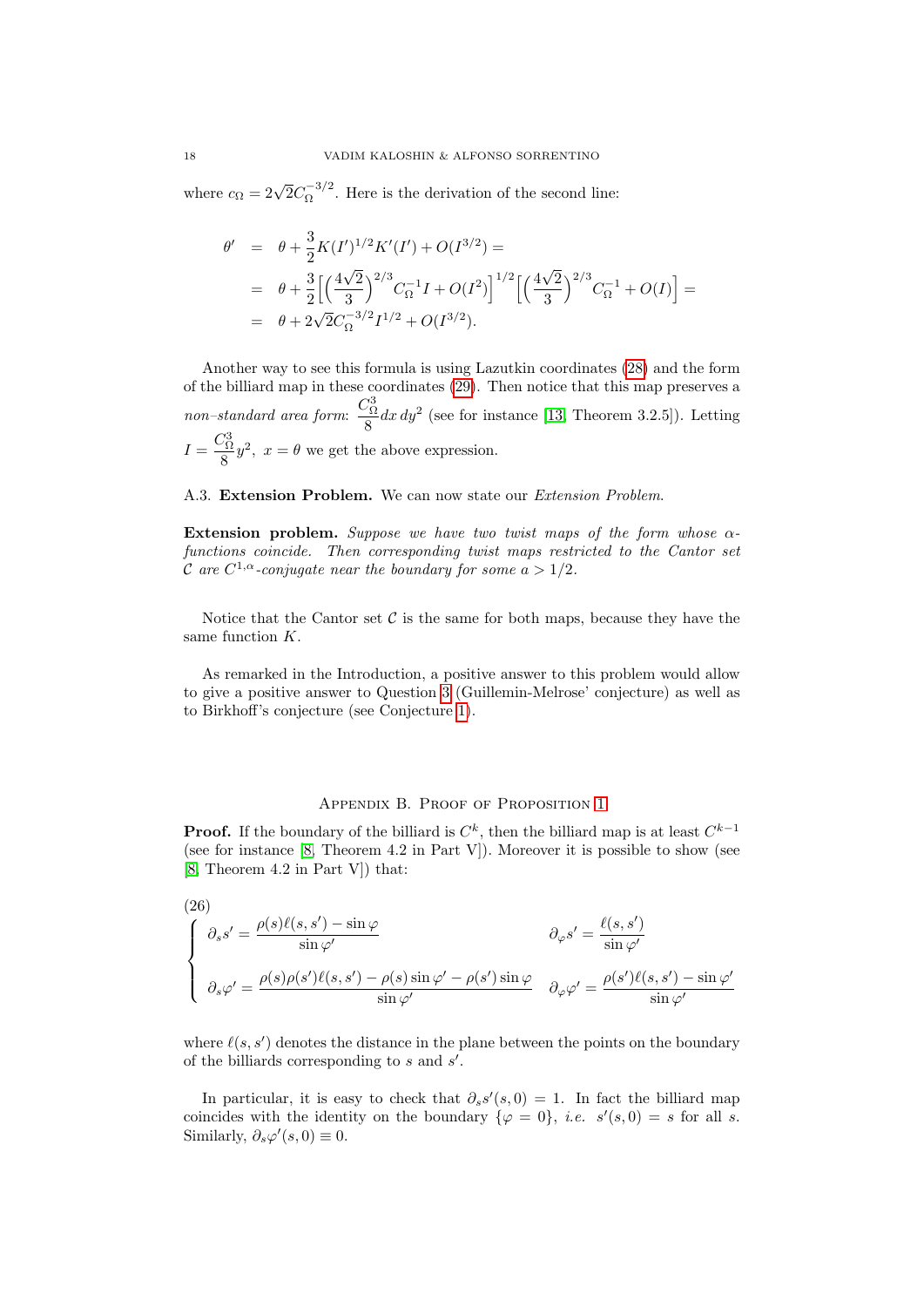Let us prove now that  $\partial_{\varphi} s'(s,0) = \frac{2}{\rho(s)}$ . In fact, applying de l'Hôpital formula, using formulae [\(26\)](#page-17-1) and noticing that  $\partial_{s'} \ell(s, s') = \cos \varphi'$ , we obtain:

<span id="page-18-0"></span>
$$
L := \lim_{\varphi \to 0^{+}} \frac{\ell(s, s')}{\sin \varphi'} = \lim_{\varphi \to 0^{+}} \frac{\partial_{s'} \ell(s, s') \partial_{\varphi} s'}{\cos \varphi' \partial_{\varphi} \varphi'} =
$$

$$
= \lim_{\varphi \to 0^{+}} \frac{\partial_{\varphi} s'}{\partial_{\varphi} \varphi'} = \lim_{\varphi \to 0^{+}} \frac{\frac{\ell(s, s')}{\sin \varphi'}}{\frac{\sin \varphi'}{\sin \varphi'}} =
$$

$$
(27) = \frac{L}{\rho(s)L - 1}.
$$

It follows from the fact the curve is strictly convex and [\[8,](#page-22-14) Theorem 4.3 in Part V] that  $L < +\infty$ . We want to show that  $L > 0$ . In fact, let us consider the osculating circle at point  $\gamma(s') \in \partial\Omega$  with radius  $\frac{1}{\rho(s')}$ . Elementary geometry shows that  $\ell(s, s') \geq \frac{2}{\sqrt{3}}$  $\frac{2}{\rho(s')}$  sin  $\varphi'$ . Therefore:

$$
L \ge \frac{2}{\max_{s \in [0,l]} \rho(s)} > 0.
$$

This fact and [\(27\)](#page-18-0) allow us to conclude that

$$
L = \frac{L}{\rho(s)L - 1} \quad \Longleftrightarrow \quad \rho(s)L - 1 = 1 \quad \Longleftrightarrow \quad L = \frac{2}{\rho(s)}.
$$

Furthermore,  $\partial_{\varphi} \varphi'(s,0) = 1$ . In fact:

$$
\partial_{\varphi} \varphi'(s, \varphi) = \frac{\rho(s')\ell(s, s') - \sin \varphi'}{\sin \varphi'} =
$$
  
=  $(\rho(s) + O(\varphi)) \frac{\ell(s, s')}{\sin \varphi'} - 1 =$   
=  $(\rho(s) + O(\varphi)) \left(\frac{2}{\rho(s)} + O(\varphi)\right) - 1 =$   
=  $1 + O(\varphi) \stackrel{\varphi \to 0^+}{\longrightarrow} 1.$ 

To complete the proof, we need to compute explicitly the higher-order terms.

# • Observe that

$$
\partial_{\varphi\varphi}^{2}\varphi'(s,\varphi) = \frac{\partial}{\partial\varphi}\left(\frac{\rho(s')\ell(s,s')}{\sin\varphi'}-1\right) =
$$
\n
$$
= \frac{\left[\rho'(s')\partial_{\varphi}s'\ell(s,s') + \rho(s')\partial_{s'}\ell(s,s')\partial_{\varphi}s'\right]\sin\varphi' - \rho(s')\ell(s,s')\cos\varphi'\partial_{\varphi}\varphi'}{\sin^{2}\varphi'} =
$$
\n
$$
= \rho'(s')\partial_{\varphi}s'\frac{\ell(s,s')}{\sin\varphi'} + \rho(s')\partial_{\varphi}s'\frac{\partial_{s'}\ell(s,s')}{\sin\varphi'} - \rho(s')\partial_{\varphi}\varphi'\frac{\ell(s,s')}{\sin\varphi'}\frac{\cos\varphi'}{\sin\varphi'} =
$$
\n
$$
= 4\frac{\rho'(s)}{\rho^{2}(s)} + O(\varphi) - \rho(s')\frac{\ell(s,s')}{\sin\varphi'}\frac{\cos\varphi'}{\sin\varphi'}\left(\partial_{\varphi\varphi}^{2}\varphi'(s,0)\varphi + O(\varphi^{2})\right) =
$$
\n
$$
= 4\frac{\rho'(s)}{\rho^{2}(s)} - \left(\rho(s) + O(\varphi)\right)\left(\frac{2}{\rho(s)} + O(\varphi)\right)\frac{1 + O(\varphi^{2})}{\varphi + O(\varphi^{3})}\left(\partial_{\varphi\varphi}^{2}\varphi'(s,0)\varphi + O(\varphi^{2})\right) =
$$
\n
$$
= 4\frac{\rho'(s)}{\rho^{2}(s)} - 2\partial_{\varphi\varphi}^{2}\varphi'(s,0) + O(\varphi).
$$
\nTherefore,

 $\partial^2_{\varphi\varphi}\varphi'(s,0) = \frac{4}{3}$  $\rho'(s)$  $\frac{\rho^{(c)}}{\rho^2(s)}$ .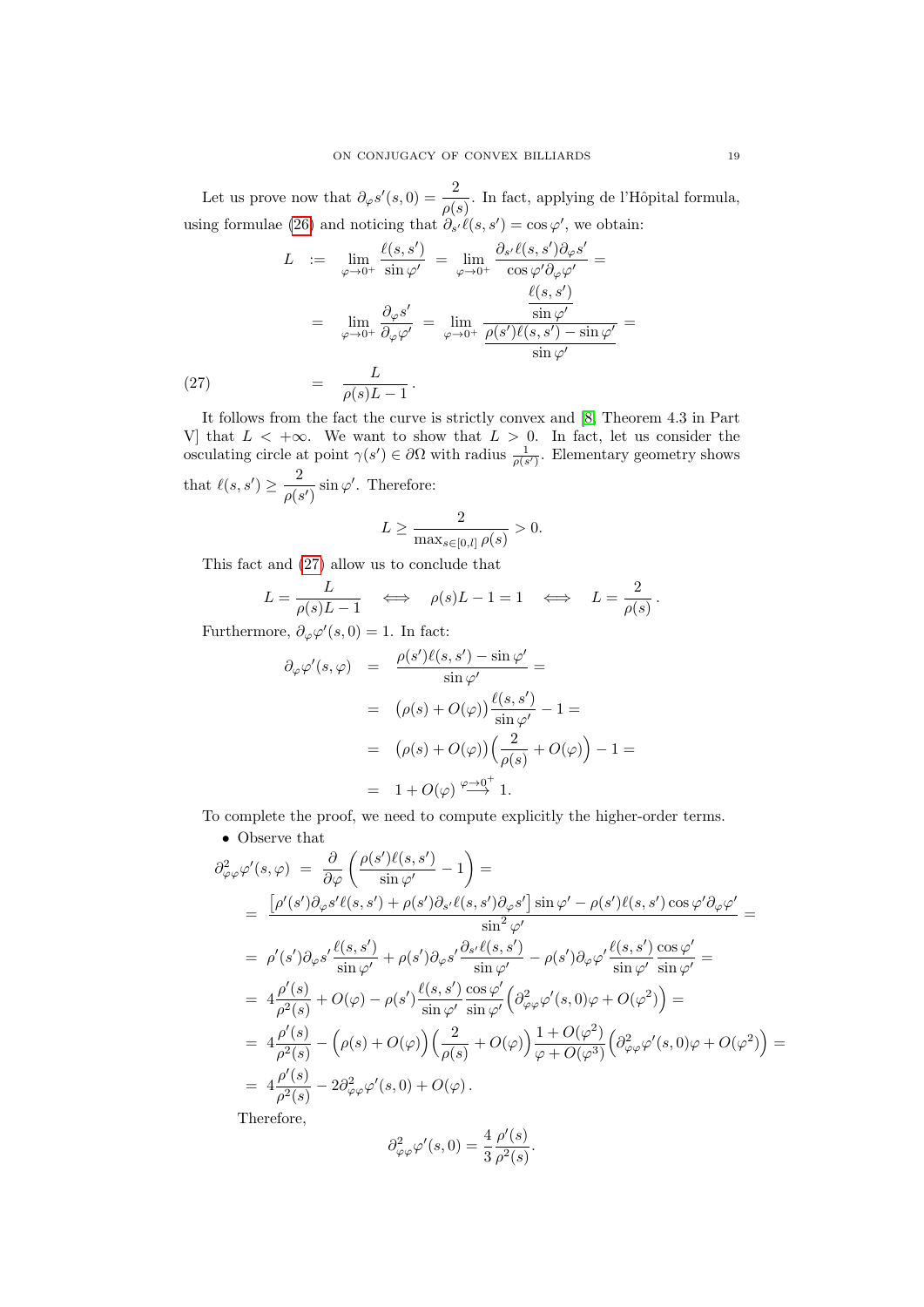• Similarly:

$$
\partial_{\varphi\varphi}^{2} s'(s, \varphi) = \frac{\partial}{\partial \varphi} \left( \frac{\ell(s, s')}{\sin \varphi'} \right) =
$$
\n
$$
= \frac{\partial_{s'} \ell(s, s') \partial_{\varphi} s' \sin \varphi' - \ell(s, s') \cos \varphi' \partial_{\varphi} \varphi'}{\sin^{2} \varphi'} =
$$
\n
$$
= \frac{\cos \varphi'}{\sin \varphi'} \partial_{\varphi} s' - \frac{\ell(s, s')}{\sin \varphi'} \frac{\cos \varphi'}{\sin \varphi'} \partial_{\varphi} \varphi' =
$$
\n
$$
= -\frac{\ell(s, s')}{\sin \varphi'} \frac{\cos \varphi'}{\sin \varphi'} \left[ \frac{4}{3} \frac{\rho'(s)}{\rho^{2}(s)} \varphi + O(\varphi^{2}) \right] =
$$
\n
$$
= -\frac{8}{3} \frac{\rho'(s)}{\rho^{3}(s)} + O(\varphi).
$$

•

$$
\partial_{s\varphi}^{2} s'(s, \varphi) = \frac{\partial}{\partial \varphi} \left( \frac{\rho(s)\ell(s, s') - \sin \varphi}{\sin \varphi'} \right) =
$$
\n
$$
= \frac{\left( \rho(s)\partial_{s'}\ell(s, s')\partial_{\varphi} s' - \cos \varphi \right) \sin \varphi' - \left( \rho(s)\ell(s, s') - \sin \varphi \right) \cos \varphi' \partial_{\varphi} \varphi'}{\sin^{2} \varphi'} =
$$
\n
$$
= \frac{\rho(s) \cos \varphi' \ell(s, s') - \cos \varphi \sin \varphi' - \cos \varphi' \left( \rho(s)\ell(s, s') - \sin \varphi \right) \left( 1 + \frac{4}{3} \frac{\rho'(s)}{\rho^{2}(s)} \varphi + O(\varphi^{2}) \right)}{\sin^{2} \varphi'} =
$$
\n
$$
= \frac{-\cos \varphi \sin \varphi' + \cos \varphi' \sin \varphi - \cos \varphi' \frac{4}{3} \frac{\rho'(s)}{\rho(s)} \varphi \left( \rho(s)\ell(s, s') - \sin \varphi \right) + O(\varphi^{3})}{\sin^{2} \varphi'} =
$$
\n
$$
= \frac{-\cos \varphi + \cos \varphi' \frac{\sin \varphi}{\sin \varphi'} - \cos \varphi' \frac{4}{3} \frac{\rho'(s)}{\rho(s)} \varphi \left( \rho(s) \frac{\ell(s, s')}{\sin \varphi'} - \frac{\sin \varphi}{\sin \varphi'} \right) + O(\varphi^{2})}{\sin \varphi'} =
$$
\n
$$
= \frac{O(\varphi^{2}) - (1 + O(\varphi^{2})) \frac{4}{3} \frac{\rho'(s)}{\rho(s)} \varphi \left[ \rho(s) \left( \frac{2}{\rho(s)} + O(\varphi) \right) - 1 + O(\varphi^{2}) \right]}{\varphi + O(\varphi^{3})} =
$$
\n
$$
= -\frac{4}{3} \frac{\rho'(s)}{\rho(s)} + O(\varphi),
$$

where we used that

$$
\frac{\sin \varphi}{\sin \varphi'} = \frac{\varphi + O(\varphi^3)}{\varphi' + O(\varphi'^3)} = \frac{\varphi + O(\varphi^3)}{\varphi + O(\varphi^3)} = 1 + O(\varphi^2).
$$

Therefore,

$$
\partial_{s\varphi}^2 s'(s,0) = -\frac{4}{3} \frac{\rho'(s)}{\rho(s)}.
$$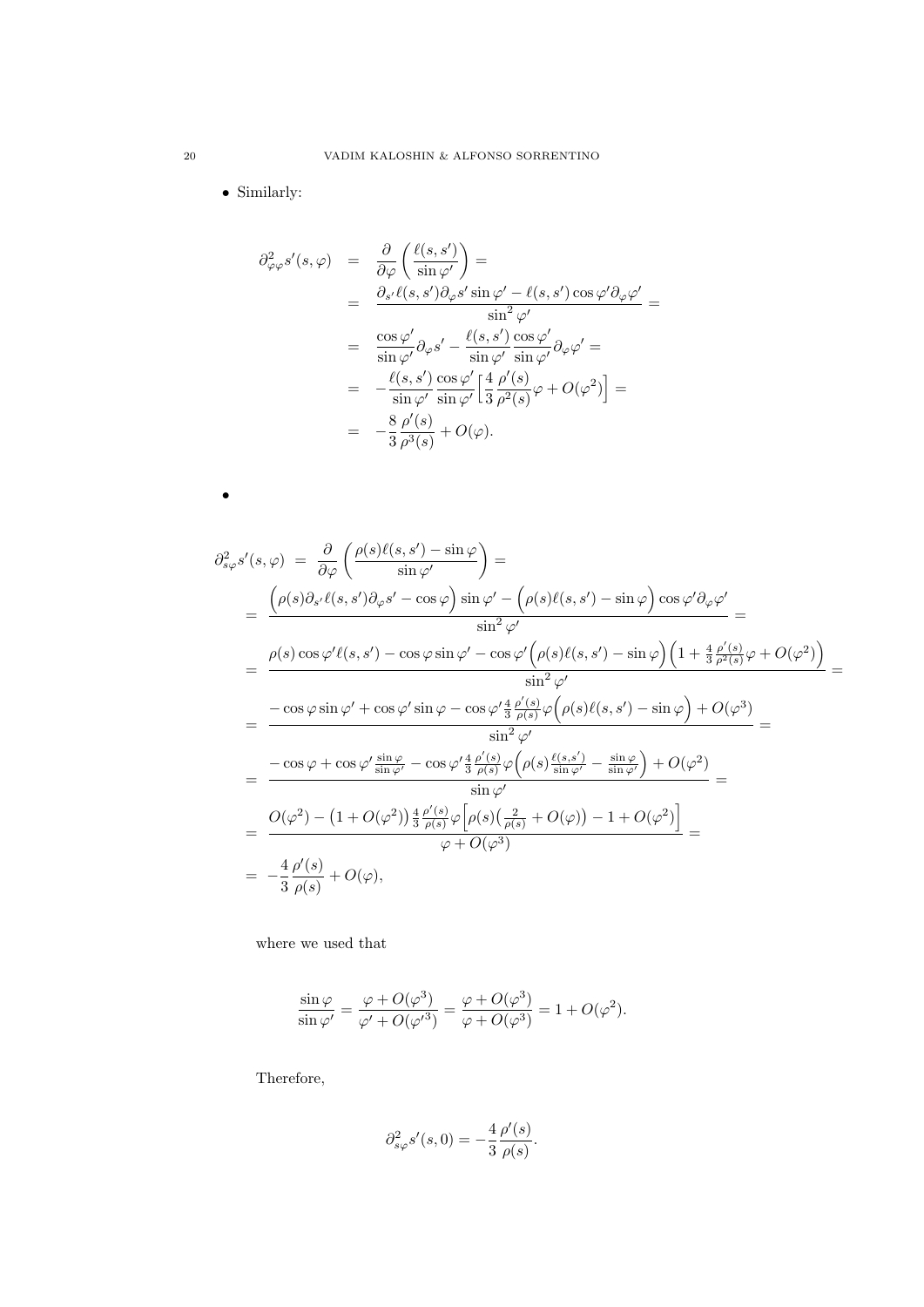• Finally, using the above expressions we obtain:

$$
\partial_{s} \varphi'(s, \varphi) = \frac{\rho(s)\rho(s')\ell(s, s') - \rho(s)\sin\varphi'}{\sin\varphi'} =
$$
  
\n
$$
= \rho(s)\rho(s + \frac{2}{\rho(s)}\varphi + O(\varphi^{2}))\frac{\ell(s, s')}{\sin\varphi'} - \rho(s) - \rho(s + \frac{2}{\rho(s)}\varphi + O(\varphi^{2}))\frac{\sin\varphi}{\sin\varphi'} =
$$
  
\n
$$
= \rho(s)\Big[\rho(s) + \rho'(s)\frac{2}{\rho(s)}\varphi + O(\varphi^{2})\Big]\partial_{\varphi}s'(s, \varphi) - \rho(s) -
$$
  
\n
$$
-[\rho(s) + \rho'(s)\frac{2}{\rho(s)}\varphi + O(\varphi^{2})]\Big(1 + O(\varphi^{2})\Big) =
$$
  
\n
$$
= \rho(s)\Big[\rho(s) + \rho'(s)\frac{2}{\rho(s)}\varphi + O(\varphi^{2})\Big]\Big(\frac{2}{\rho(s)} - \frac{8}{3}\frac{\rho'(s)}{\rho^{3}(s)}\varphi + O(\varphi^{2})\Big) - \rho(s) -
$$
  
\n
$$
-[\rho(s) + \rho'(s)\frac{2}{\rho(s)}\varphi + O(\varphi^{2})]\Big(1 + O(\varphi^{2})\Big) =
$$
  
\n
$$
= \frac{2\rho'(s)}{\rho(s)}\varphi - \frac{8}{3}\frac{\rho'(s)}{\rho(s)}\varphi + O(\varphi^{2}) =
$$
  
\n
$$
= -\frac{2}{3}\frac{\rho'(s)}{\rho(s)}\varphi + O(\varphi^{2}).
$$

 $\Box$ 

# Appendix C. On Lazutkin coordinates

<span id="page-20-0"></span>As we have recalled in Section [2,](#page-5-0) in [\[10\]](#page-22-4) Lazutkin introduced a very special change of coordinates that reduces the billiard map  $f$  to a very simple form. Let  $L_f : [0, l] \times [0, \pi] \to \mathbb{T} \times [0, \delta]$  with small  $\delta > 0$  be given by

<span id="page-20-2"></span>

(28) 
$$
L_f(s,\varphi) = \left(x = C_f^{-1} \int_0^s \rho^{-2/3}(s)ds, \qquad y = 4C_f^{-1} \rho^{1/3}(s) \sin \varphi/2\right),
$$

where  $C_f := \int_0^l \rho^{-2/3}(s)ds$  is the so-called *Lazutkin perimeter*.

<span id="page-20-1"></span>In these new coordinates the billiard map becomes very simple (see [\[10\]](#page-22-4)):

(29) 
$$
f_L(x,y) = \left(x + y + O(y^3), y + O(y^4)\right)
$$

In particular, near the boundary  $\{\varphi = 0\} = \{y = 0\}$ , the billiard map  $f_L$  reduces to a small perturbation of the integrable map  $(x, y) \rightarrow (x + y, y)$ .

Let us now consider two strictly convex  $C^4$  domains  $\Omega_f$  and  $\Omega_g$  and, as in the hypothesis of our Theorem [1,](#page-8-0) suppose that there exists a  $C^1$  conjugacy h in a neighborhood of the boundary, *i.e.* for some  $\delta > 0$  we have  $f = h^{-1}gh$  for any  $s \in \partial \Omega_f$ and  $0 \leq \varphi \leq \delta$ .

Let  $L_f$  and  $L_g$  denote the Lazutkin change of coordinates for the billiard maps f and g,  $f_L$  and  $g_L$  the corresponding maps in Lazutkin coordinates and by  $C_f$ and  $C_q$  the respective Lazutkin perimeters. We can summarise everything in the following commutative diagram: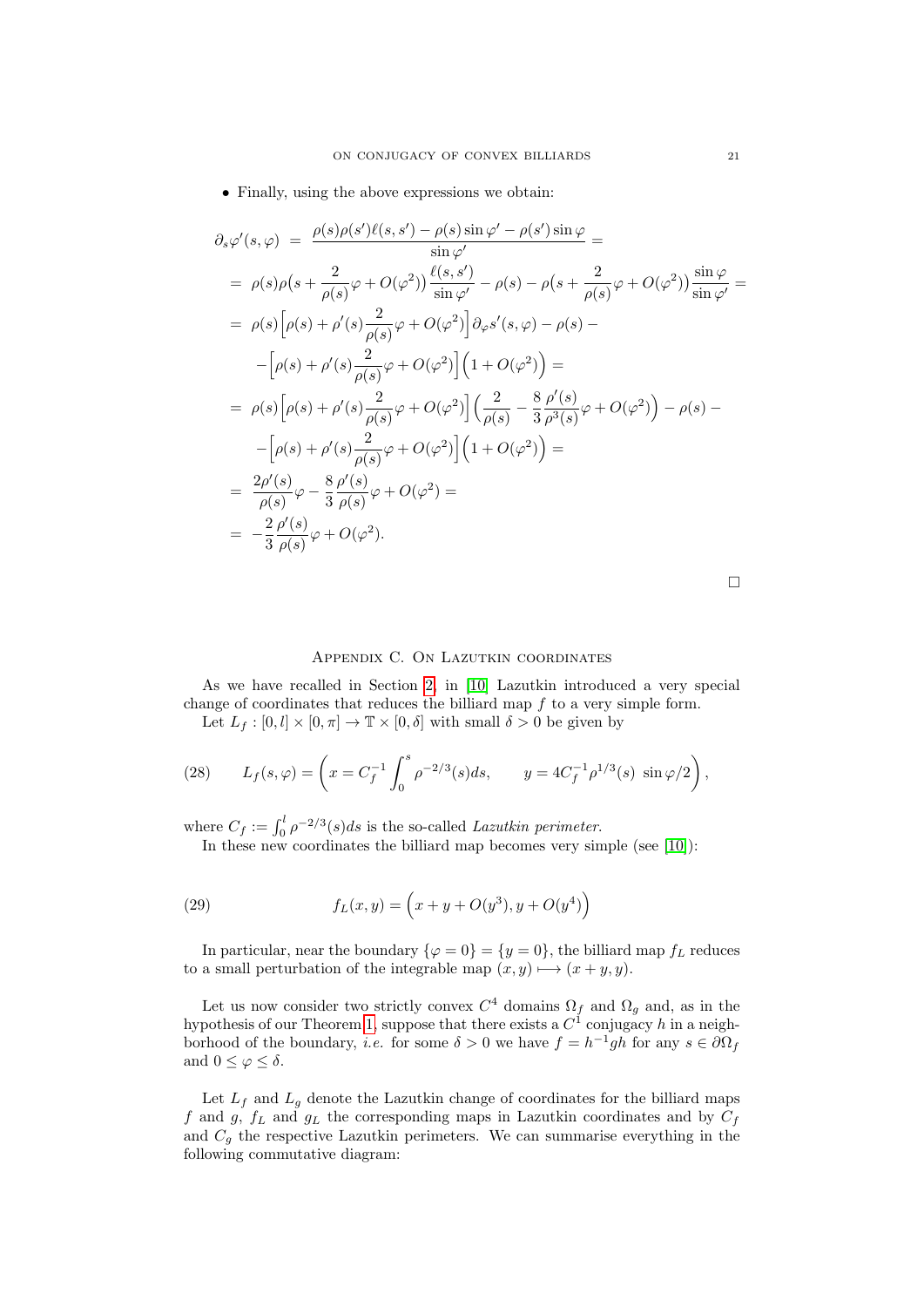<span id="page-21-0"></span>

Let  $h_L$  be the corresponding conjugacy between the billiard maps  $f_L$  and  $g_L$  in Lazutkin coordinates, *i.e.*  $h_L^{-1} \circ g_L \circ h_L = f_L$ .

Morever, let  $C := C_f C_g^{-1}$  and  $\lambda(s) :=$  $\rho_f^{1/3}$  $\int_f^{1/3}(s)$  $\rho_g^{1/3}(s)$ . We can prove the following lemmata, that have been used in the proof of our main results.

**Lemma 1.** If  $\hat{s}(s)$  is defined by the relation  $h(s, 0) = (\hat{s}, 0)$ , then:

$$
\frac{d\hat{s}(s)}{ds} = C^{-1}\lambda^{-2}.
$$

**Proof.** Using [\(28\)](#page-20-2) and the fact that  $h_L(x, 0) = (x, 0)$  (zero points on both domains are marked so that  $h(0, 0) = (0, 0)$ , we obtain:

$$
(\hat{s}(s+\delta), 0) = L_g^{-1} (h_L(L_f(s+\delta,0))) =
$$
  
\n
$$
= L_g^{-1} (L_f(s+\delta,0)) =
$$
  
\n
$$
= L_g^{-1} (L_f(s,0)) + DL_g^{-1} (L_f(s,0)) DL_f(s,0) \begin{pmatrix} \delta \\ 0 \end{pmatrix} =
$$
  
\n
$$
= (\hat{s}, 0) + [DL_g(\hat{s}, 0)]^{-1} DL_f(s,0) \begin{pmatrix} \delta \\ 0 \end{pmatrix} =
$$
  
\n
$$
= (\hat{s}, 0) + \begin{pmatrix} C_g \rho_g^{2/3} & 0 \\ 0 & \frac{1}{2} C_g \rho_g^{-1/3} \end{pmatrix} \begin{pmatrix} C_f^{-1} \rho_f^{-2/3} & 0 \\ 0 & 2C_f^{-1} \rho_f^{1/3} \end{pmatrix} \begin{pmatrix} \delta \\ 0 \end{pmatrix} =
$$
  
\n
$$
= (\hat{s} + C^{-1} \lambda^{-2} \delta, 0).
$$

Let us now compute  $Dh_L(x, 0)$ .

Lemma 2.

$$
Dh_L(x,0) = \left(\begin{array}{cc} 1 & * \\ 0 & 1 \end{array}\right)
$$

**Proof.** It follows from diagram [\(30\)](#page-21-0) that  $f_L = h_L^{-1} \circ g_L \circ h_L$  and therefore  $Df_L(x, 0) =$  $Dh_L(x,0)^{-1} \cdot Dg_L(x,0) \cdot Dh_L(x,0)$ , where we used that  $h_L(x,0) = (x,0)$ .

Let us denote

$$
Dh_L(x,0) = \left(\begin{array}{cc} a & b \\ c & d \end{array}\right)
$$